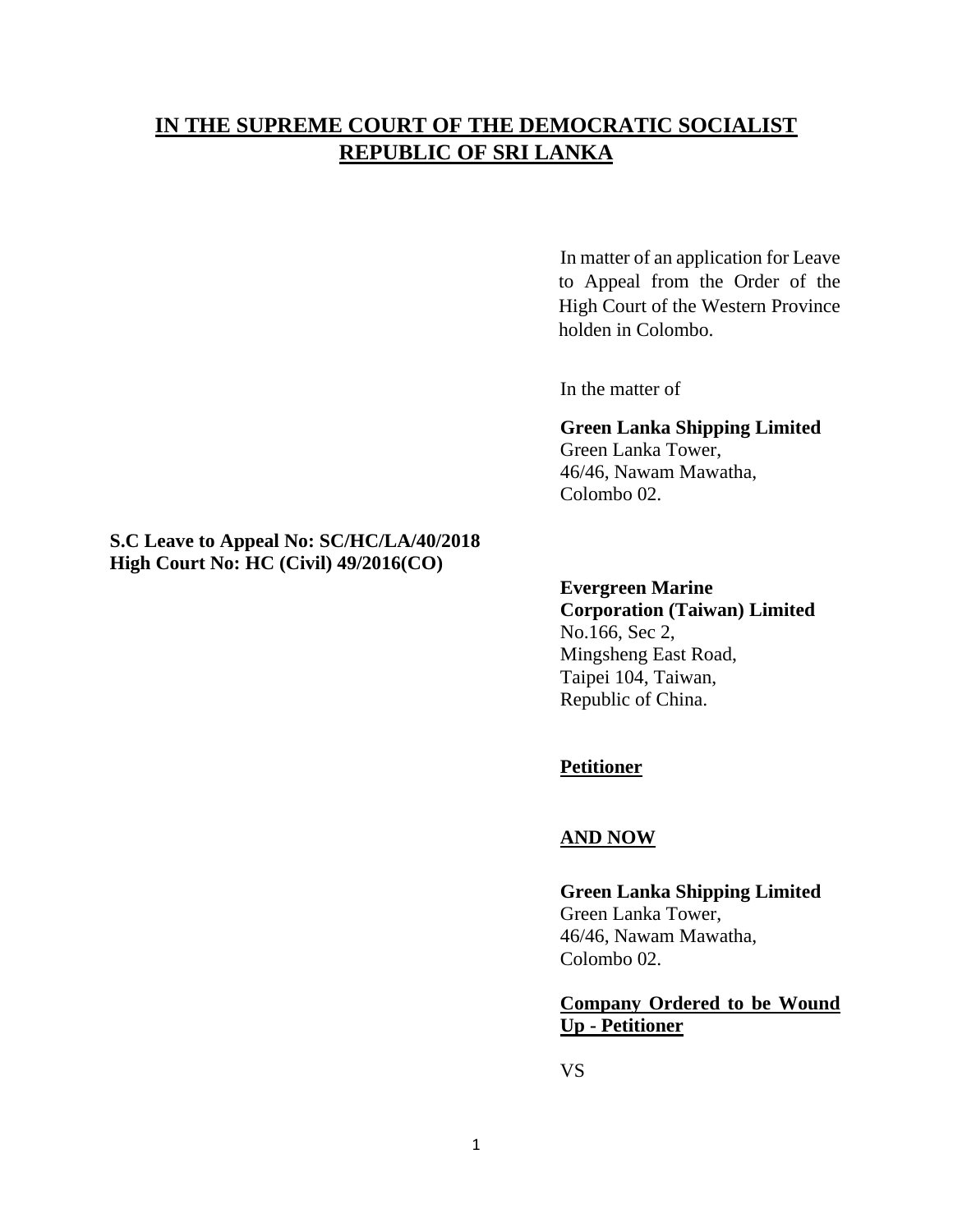1. **Evergreen Marine Corporation (Taiwan) Limited**  No.166, Sec 2, Mingsheng East Road, Taipei 104, Taiwan, Republic of China.

## **Petitioner- Respondent**

2. **Mercantile Investments & Finance PLC** No. 236, Galle Road, Colombo 03.

## **Creditor- Respondent**

3. **G.J David**

SJMS Associates, Chartered Accountants, Level 03, No.11, Castle Lane, Colombo 04.

## **Liquidator- Respondent**

- Before: Jayantha Jayasuriya PC CJ., Vijith K. Malalgoda, PC J. and Murdu N.B. Fernando, PC J.
- Counsel: S.A. Parathalingam PC with Nishkan Parathalingam, Ms. Olivia Thomas instructed by Anoma Goonethilake for the Company Ordered to be Wound up - Petitioner.

Suren de Silva instructed by D.L and F de Saram for the Petitioner- Respondent.

Harsha Amarasekara P.C. with Kanchana Peiris instructed by Paul Ratnayake Associates for the Creditor – Respondent.

Nihal Fernando P.C. with Rohan Dunuwille and Anushka Weerakon instructed by Thivanka Pussewela for the Liquidator – Respondent.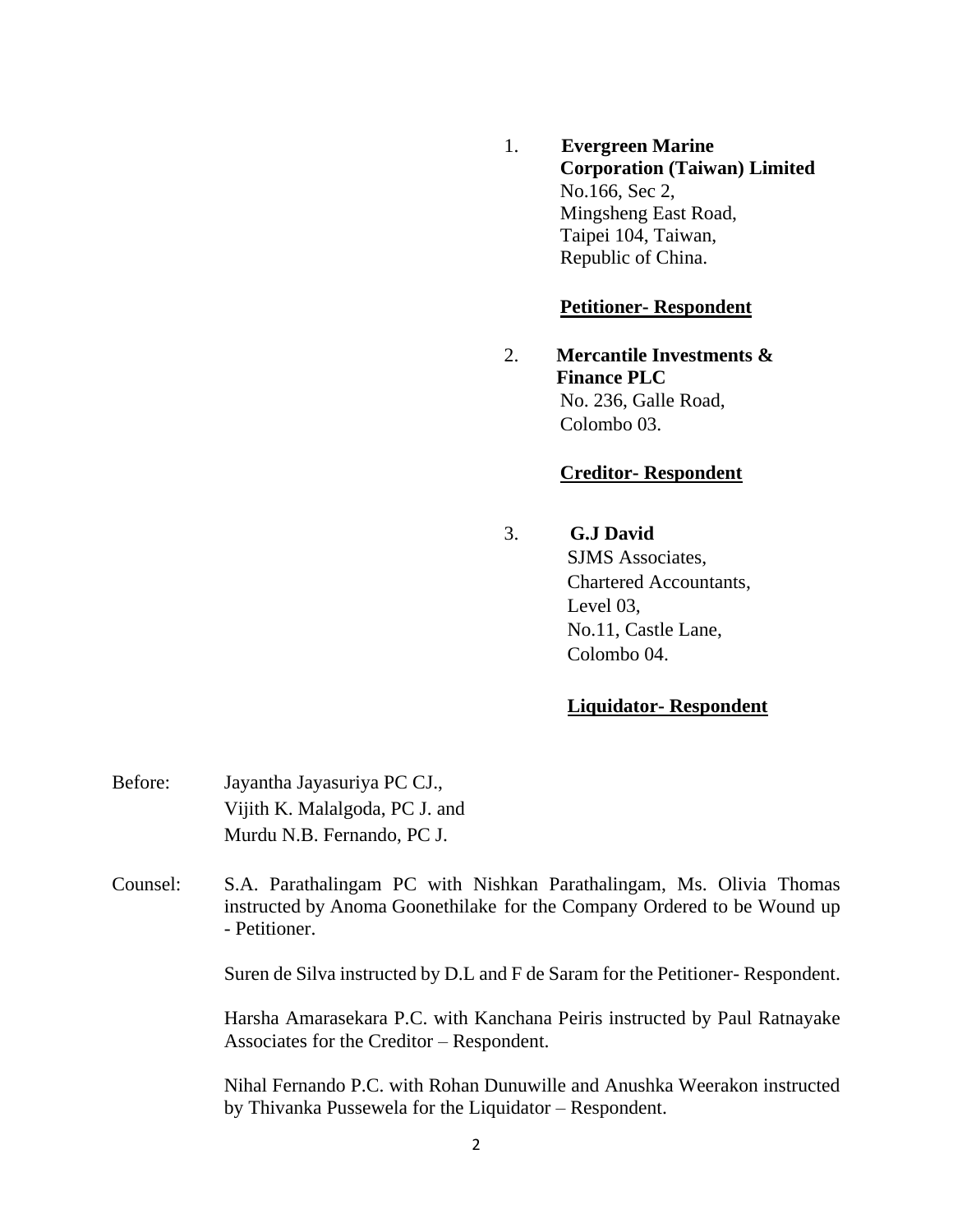Argued on: 12.06.2019, 22.11.2019 and 18.12.2019.

Decided on: 21.10.2021

#### **Murdu N.B. Fernando, PC. J.**

This Leave to Appeal Application arises from an Order of the High Court of the Western Province, exercising Civil (Commercial) jurisdiction, holden in Colombo ("the High Court") dated 29<sup>th</sup> March, 2018.

By the said Order, the learned judge of the High Court, revoked its earlier Order dated  $22<sup>nd</sup>$  February, 2018 and re-issued notice on the liquidator in terms of the relevant rules, in a winding-up application filed in the High Court under the Companies Act No 07 of 2007 ("Companies Act").

Being aggrieved by the said High Court Order, *Green Lanka Shipping Limited,* **the Company Ordered to be Wound up- Petitioner, came before this Court on 17<sup>th</sup> April, 2018** in a Leave to Appeal Application and moved for Leave to Appeal and to set aside the Order dated 29<sup>th</sup> March, 2018 and also to grant and issue interim relief to stay and suspend the said Order pending the determination of this application.

In the Leave to Appeal Application filed before this Court, the Company Ordered to be wound up - Petitioner, Green Lanka Shipping Limited ("Green Lanka Ltd"), named three parties as Respondents. They are;

- (i) *Evergreen Marine Corporation (Taiwan) Limited*, the **Petitioner – Respondent;**
- (ii) *Mercantile Investments and Finance Limited,* the **Creditor- Respondent;** and
- (iii) *G. J. David of SJMS Associates, the* **Liquidator- Respondent.**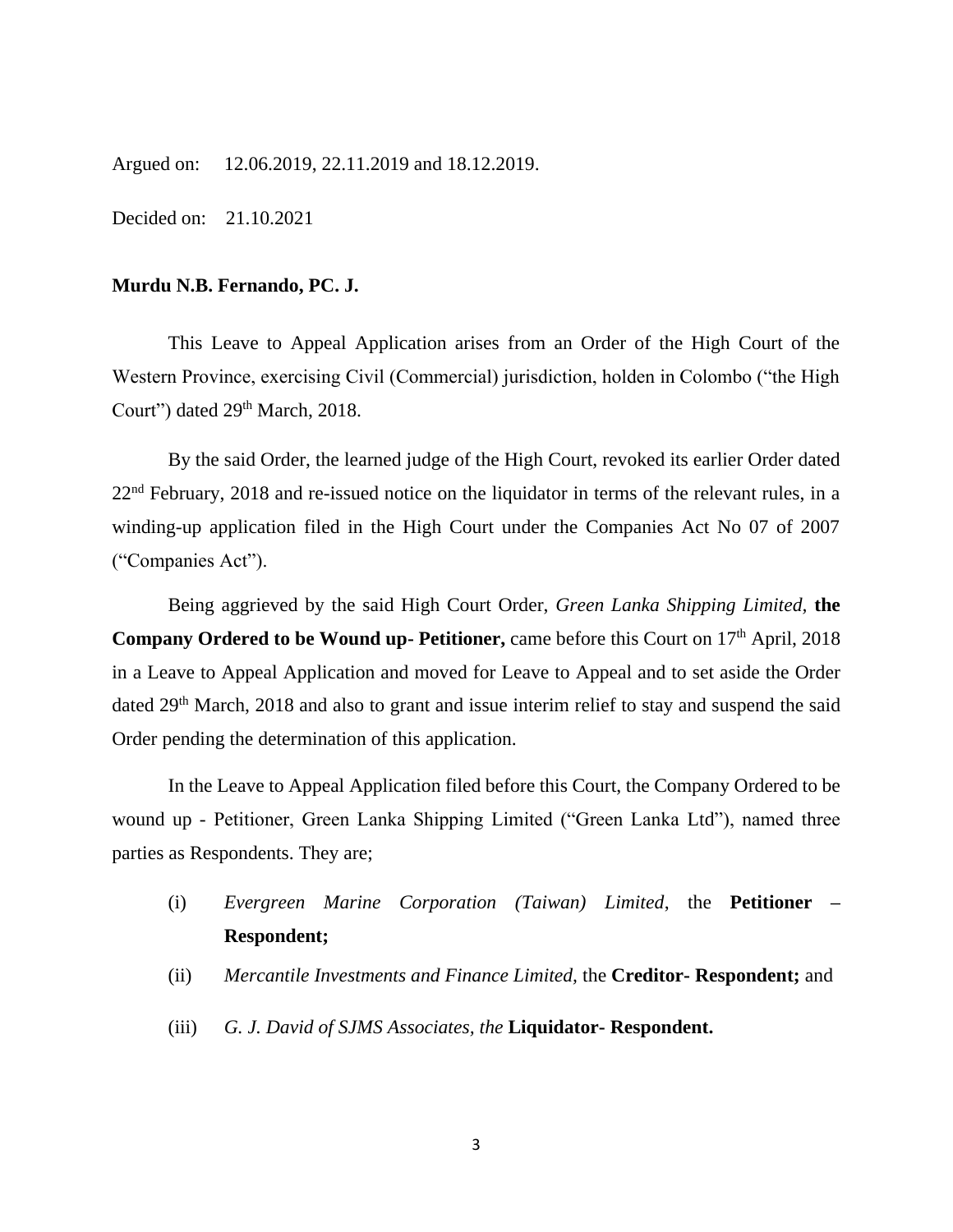When this Application for Leave to Appeal was taken up before this Court on  $12<sup>th</sup>$  June, 2019 the learned Counsel for the Petitioner- Respondent and the learned Presidents' Counsel appearing for the Creditor- Respondent and Liquidator- Respondent (collectively referred to as the "Respondents") raised a number of preliminary objections and moved that the Leave to Appeal Application be dismissed *in limine.* 

The said preliminary objections are as follows: -

- (i) there is no valid proxy granted on behalf of the Petitioner (Green Lanka Limited) filed of record;
- (ii) the affidavit filed in support of the petition filed of record cannot be acted upon, since the deponent is not a director of the Petitioner Company, Green Lanka Ltd.; and
- (iii) the Leave to Appeal Application filed is defective, since all parties who were represented at the High Court, have not been made parties to the application filed in this Court.

Having heard all the parties before this Court with regard to the above preliminary objections and also having considered the written submissions filed of record, I wish to advert to certain facts, *albeit* brief, relevant to this application prior to considering the said preliminary objections.

- 01. In the year 2002, Evergreen Marine Corporation (Taiwan) Limited ("Evergreen Ltd") the Petitioner–Respondent before this Court, appointed the Petitioner, Green Lanka Ltd as its local shipping agent to provide shipping services to its vessels sailing under the name of "Evergreen Lines" by way of an agency agreement.
- 02. This agency relationship continued between the parties for a number of years and Green Lanka Ltd owed a substantial sum of money to the principal, Evergreen Ltd. In the year 2016, there were discussions between the parties with regard to the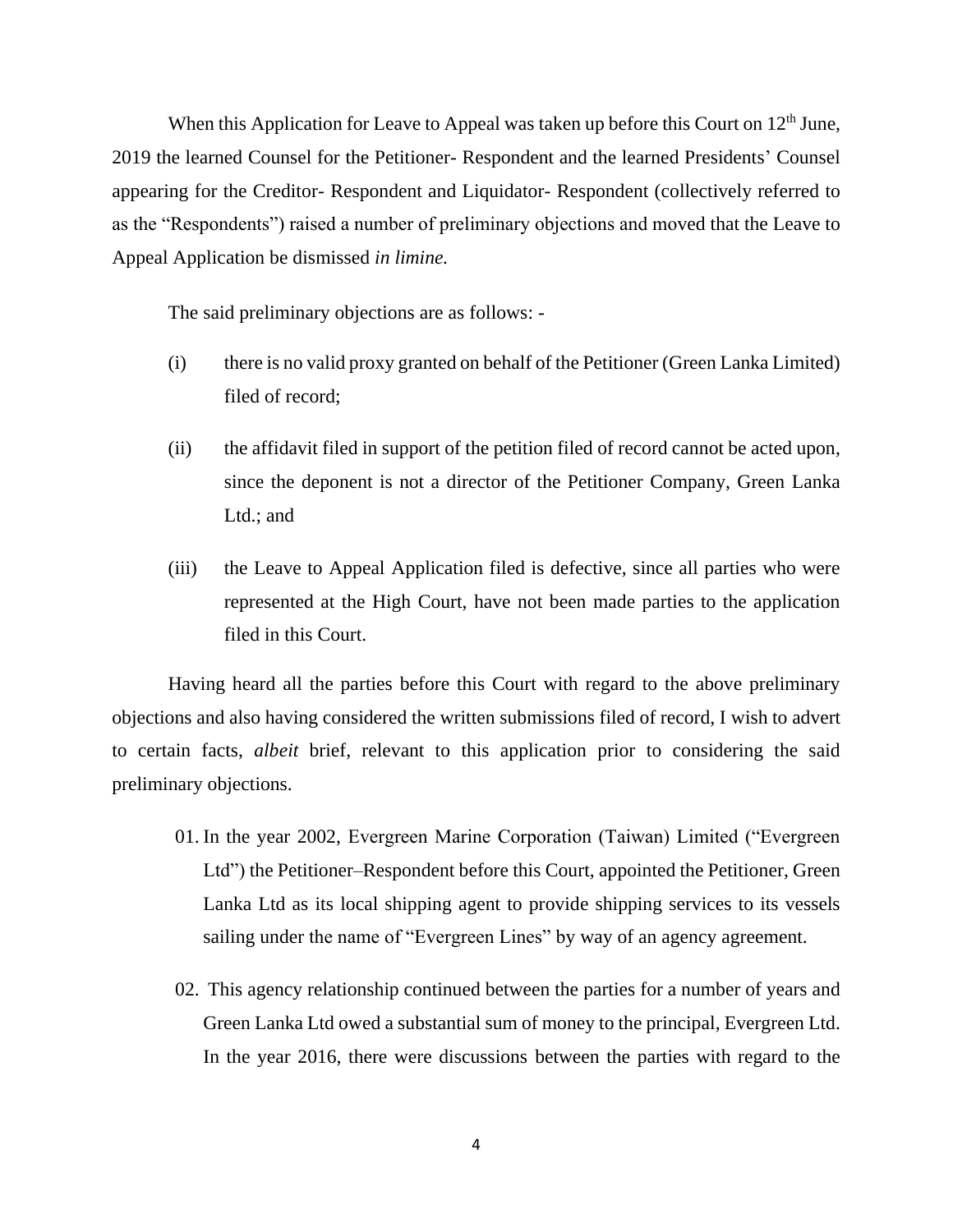outstanding sum and a mechanism was arrived at for settlement of the monies due. However, Green Lanka Ltd failed to adhere to the said terms.

- 03. On 21st September 2016, Evergreen Ltd moved the High Court by virtue of Section 270 (e) of the Companies Act for an Order of winding-up of Green Lanka Ltd.
- 04. The High Court, in terms of the Companies Winding-up Rules of 1939 ("windingup rules") made order and appointed a "provisional liquidator" and issued notice on the party sought to be wound-up.
- 05. The company sought to be wound- up, Green Lanka Ltd filed papers opposing the winding-up application. Certain other parties too, intervened in this application.
- 06. The Court inquired into this matter and on 29<sup>th</sup> January, 2018 the learned High Court judge, made Order permitting the winding-up of Green Lanka Ltd. The Court also appointed the provisional liquidator as the liquidator of the Company Ordered to be wound-up, Green Lanka Ltd and the case was re-fixed for  $13<sup>th</sup>$  March, 2018.
- 07. On 08<sup>th</sup> February, 2018 consequent to the aforesaid Order of the High Court, Evergreen Ltd tendered notices to be served on the liquidator in terms of Rule 17 and 19 of the winding-up rules and the Court issued the said notices on the liquidator on 19<sup>th</sup> February, 2018.
- 08. On 21st February, 2018 Green Lanka Ltd being aggrieved by the winding- up Order, tendered a notice of appeal to the High Court.
- 09. **Upon tender of the notice of appeal, the learned High Court judge re-called the notices issued on the liquidator** SJMS Associates. This Order dated 22nd February 2018 minuted in the journal entry was made three days after the initial direction to issue notice on the liquidator.
- 10. When the case was called before the High Court on the next date,  $13<sup>th</sup>$  March, 2018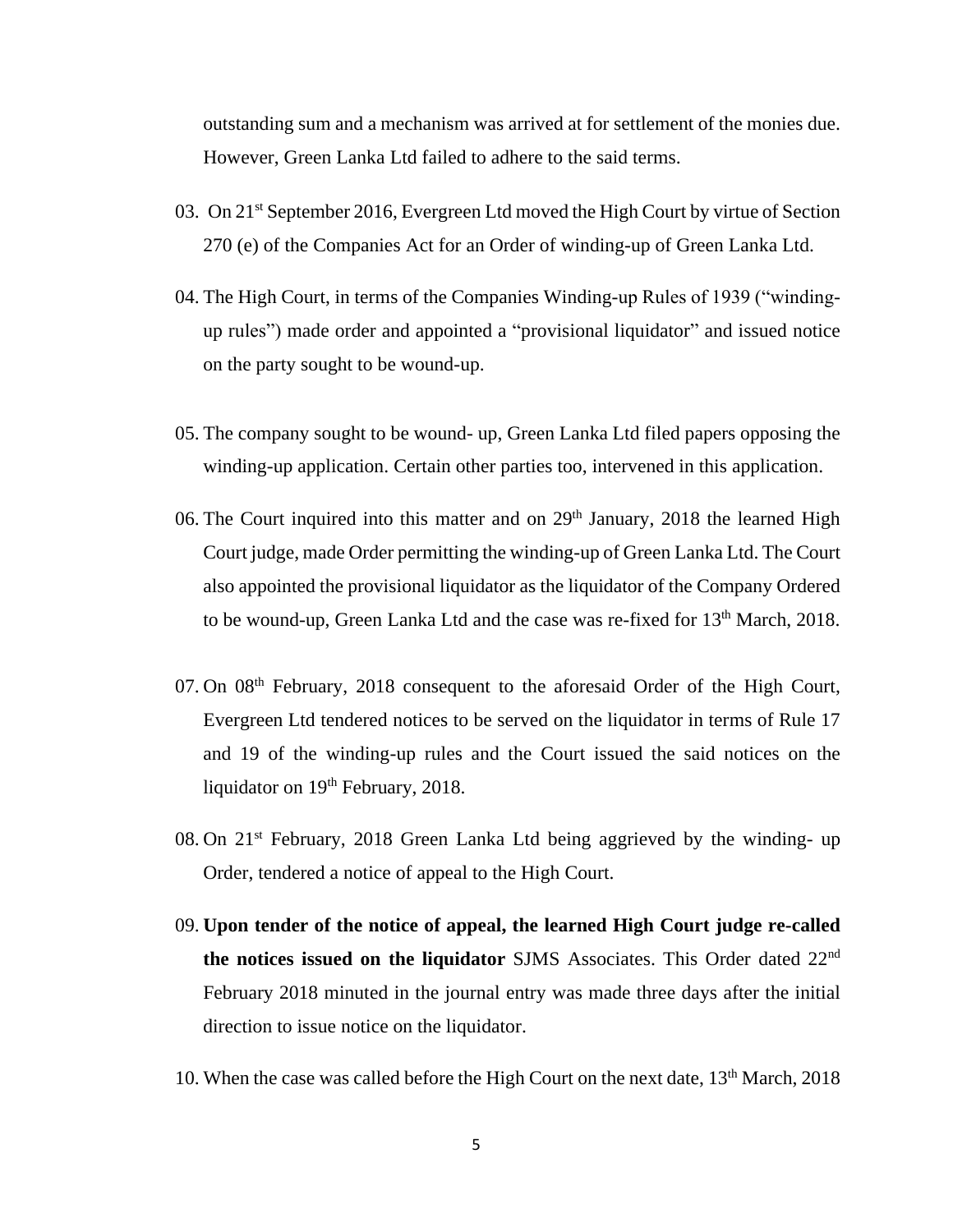- It was submitted on behalf of Evergreen Ltd that lodging of an appeal does not automatically stay the proceedings before the High Court and the process of winding-up should go on, unless it is stayed by an Order of a Superior Court;
- The submission of Green Lanka Ltd was that the Order made by the learned High Court judge to re-call the notices issued on the liquidator cannot be challenged before the High Court itself;
- In response Evergreen Ltd contended that if an order has been made *per incuriam,* then that order can be challenged before the very same court.
- 11. Intervening parties also made submissions and the learned judge called for written submissions and fixed the matter for Order on 29<sup>th</sup> March, 2018.
- 12. On the said date the High Court **made Order to re-issue notice on the liquidator** in terms of Rule 17 and 19 and called for the liquidator's report.
- 13. The learned High Court judge in his Order stated as follows:
	- *"60. Taking into consideration all those matters, I am of the view that the Order made in journal entry on 22.02.2018 was made due to an inadvertence without affording the parties to present their arguments and without considering the subsequent Divisional Bench decision of the Court of Appeal and Winding- up Rules, the rationale of which would have made the Order made on 22.02.2018 different from what it was.*
	- *61. For those reasons, I hold that this Court has inherent power to revoke the Order made inadvertently on 22.02.2018 in the said journal entry, and I am now correcting the said Order made, by re-issuing the notices submitted by the Petitioner in terms of Rule 17 and 19 of the Companies Winding- up Rules." (emphasis added)*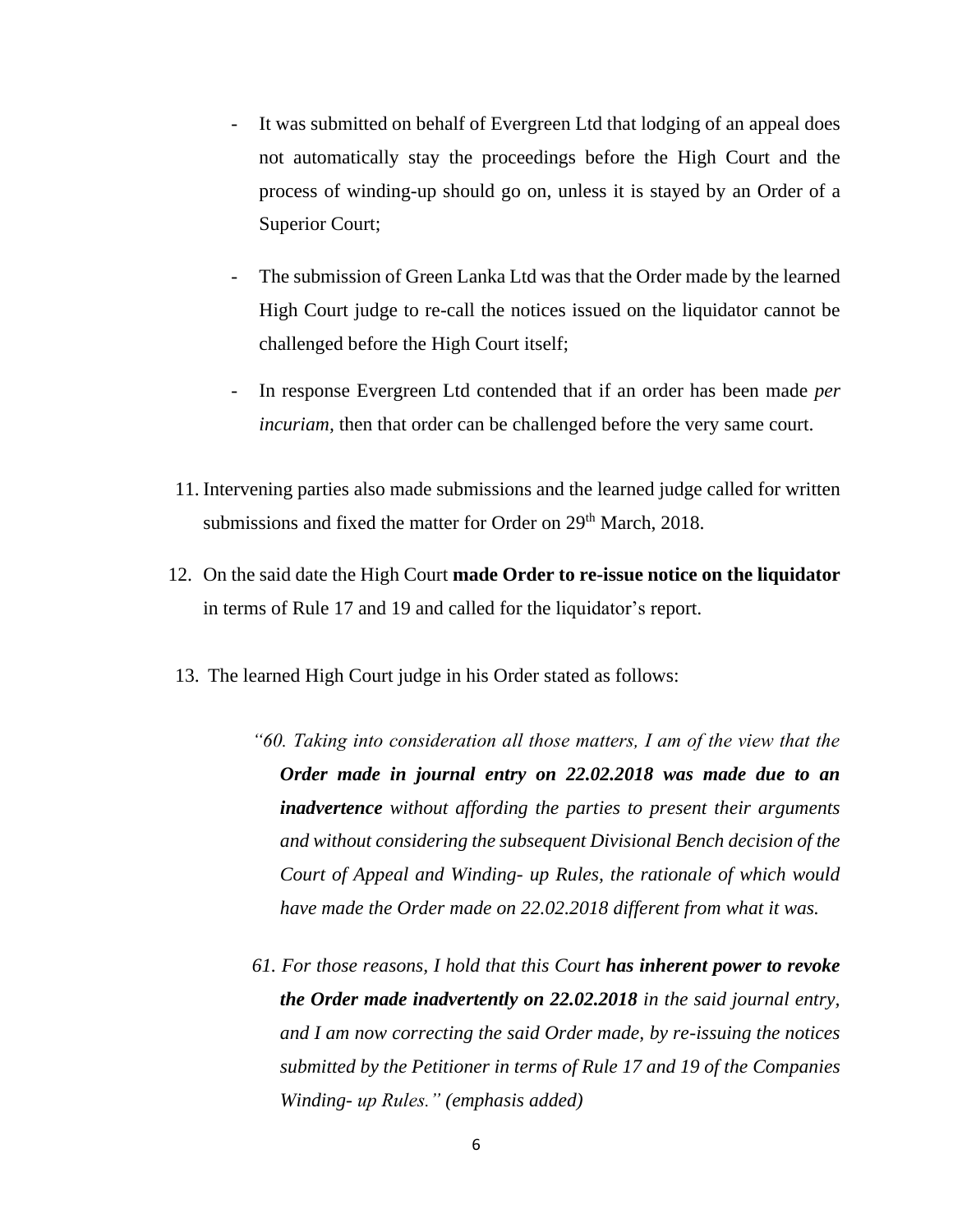- 14. Being aggrieved by the aforesaid Order dated 29<sup>th</sup> March, 2018, Green Lanka Ltd came before this Court in a Leave to Appeal Application and that is the matter that is now before us for determination.
- 15. Independent to this application, the final appeal lodged by Green Lanka Ltd against the Order of winding-up dated  $29<sup>th</sup>$  January,  $2018$  too, is before this Court for determination.

If I may summarize;

- Evergreen Ltd, moved the High Court to obtain an order to wind-up Green Lanka Ltd, its local shipping agent;
- The High Court on  $29<sup>th</sup>$  January, 2018 allowed the application, made the windingup Order and directed notices be issued on the liquidator;
- Evergreen Ltd tendered the requisite notices to be served on the liquidator and the High Court issued the notices on the liquidator;
- Green Lanka Ltd filed notice of appeal against the Order of winding up and the learned High Court judge *ex-mere motu* re-called the notices served on the liquidator;
- Upon representations made and hearing all parties, the learned High Court judge, by its Order dated 29th March, 2018 revoked its earlier Order and re-issued notice on the liquidator.

Having referred to the factual matrix of the instant matter, let me now move onto consider the Leave to Appeal Application before this Court for determination.

The Respondents raised three preliminary objections and moved that this Application be rejected at the threshold itself.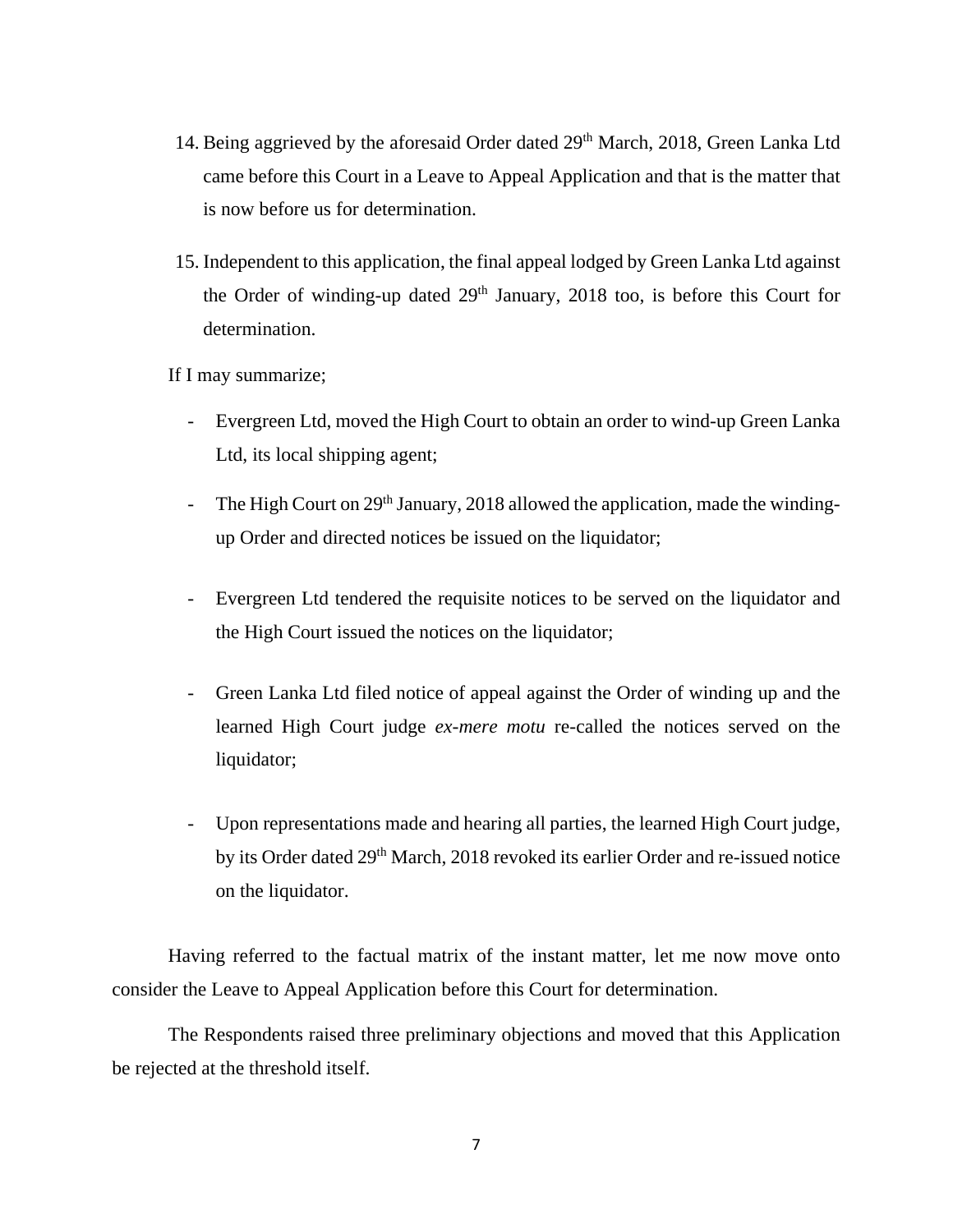The grounds urged by the Respondents are;

- i. validity of the proxy filed in the Supreme Court;
- ii. validity of the affidavit filed in support of the Leave to Appeal application; and
- iii. necessary parties not being named in the Leave to Appeal application.

Thus, this Court would now examine the said preliminary objections.

# **(i) There is no valid proxy filed on behalf of Green Lanka Ltd in the Supreme Court.**

The contention of the learned Counsel for Evergreen Ltd, the parent shipping company with regard to the objection on proxy, was twofold.

#### *Firstly;*

-that the proxy filed in the Supreme Court with a motion by the Company Ordered to be wound up - Green Lanka Ltd together with the petition and affidavit seeking Leave to Appeal, is not the proxy of the Petitioner, Green Lanka Ltd but of an individual by the name of Don Kushani Nanyakkara and issued by her in her personal capacity;

- this proxy is the only proxy filed of record and it indicates that Don Kushani Nanayakkara being a director of Green Lanka Ltd has nominated D. Shanika Samarawickrama Attorney-at-Law, *to be her registered Attorney- at- Law and to appear for her and in her name and behalf,* before the Supreme Court;

- that the Petitioner Company Ordered to be wound up - Green Lanka Ltd has not granted a proxy to Shanika Samarawickrama Attorney-at-Law or to any other Attorney-at-Law to appear on its behalf and or to sign and file petition or any other documents on behalf of the Petitioner;

- that although Kushani Nanayakkara in the proxy filed, calls herself a director of Green Lanka Ltd and a frank of Green Lanka Ltd is placed on the proxy, that itself does not make the proxy, a proxy of Green Lanka Ltd; and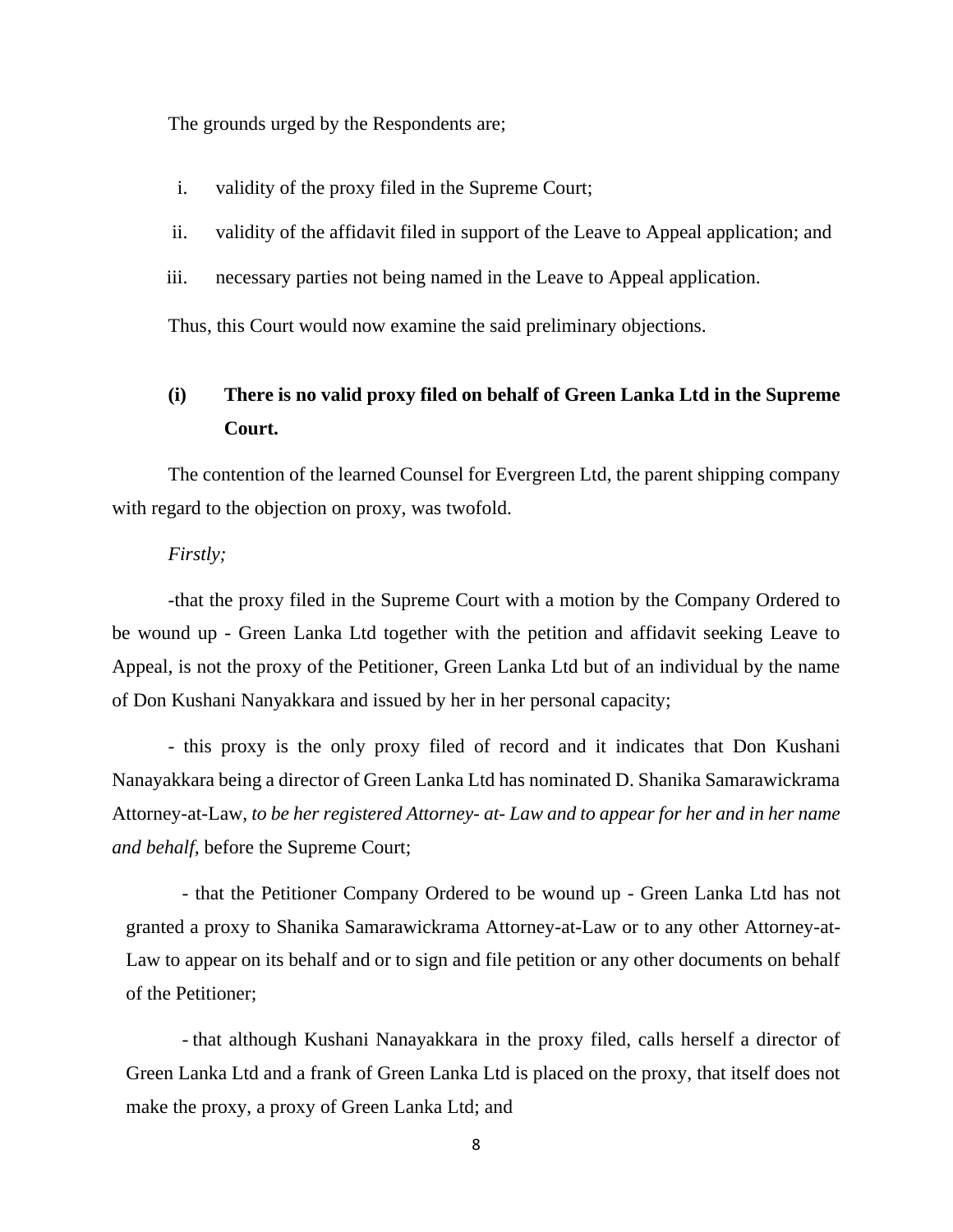- the petition filed of record subscribed by Shanika Samarawickrama Attorney-at-Law, thus, cannot be construed as a petition of the Company Ordered to be wound-up, Green Lanka Ltd.

#### *Secondly*,

Since the petition filed before this Court has not been duly subscribed by the party aggrieved Green Lanka Ltd or its registered attorney, that in terms of Section 757 (1) of the Civil Procedure Code, there is no valid petition before this Court.

The learned Presidents' Counsel for the Creditor- Respondent and the Liquidator-Respondent associated themselves with the submissions made on behalf of Evergreen Ltd. The Respondents relied on the case of **Gordon Frazer and Co. Ltd. v Jean Marie Losio and Martin Wenzel [1984] 2 SLR 85,** to substantiate that the proxy was defective.

The Court of Appeal in the said case observed as follows:

*"…in the absence of the corporate seal, the proxy granted to […] does not authorize […] to appear for the defendants, but only for Losio and Wenzel in their personal capacities. But Losio and Wenzel are no parties to the action filed against the three defendant companies and have no status in law to participate in the proceedings. It was therefore not open to them to have appeared in the action and have had the interim injunction against the defendants, suspended, or to have taken steps for the issue of the Order Nisi on the plaintiff. The orders made by the learned judge in this respect are consequently made per incuriam and are null and void."* (page 90) (emphasis added)

Responding to the aforesaid submissions, the learned President's Counsel for Green Lanka Ltd put forward many contentions.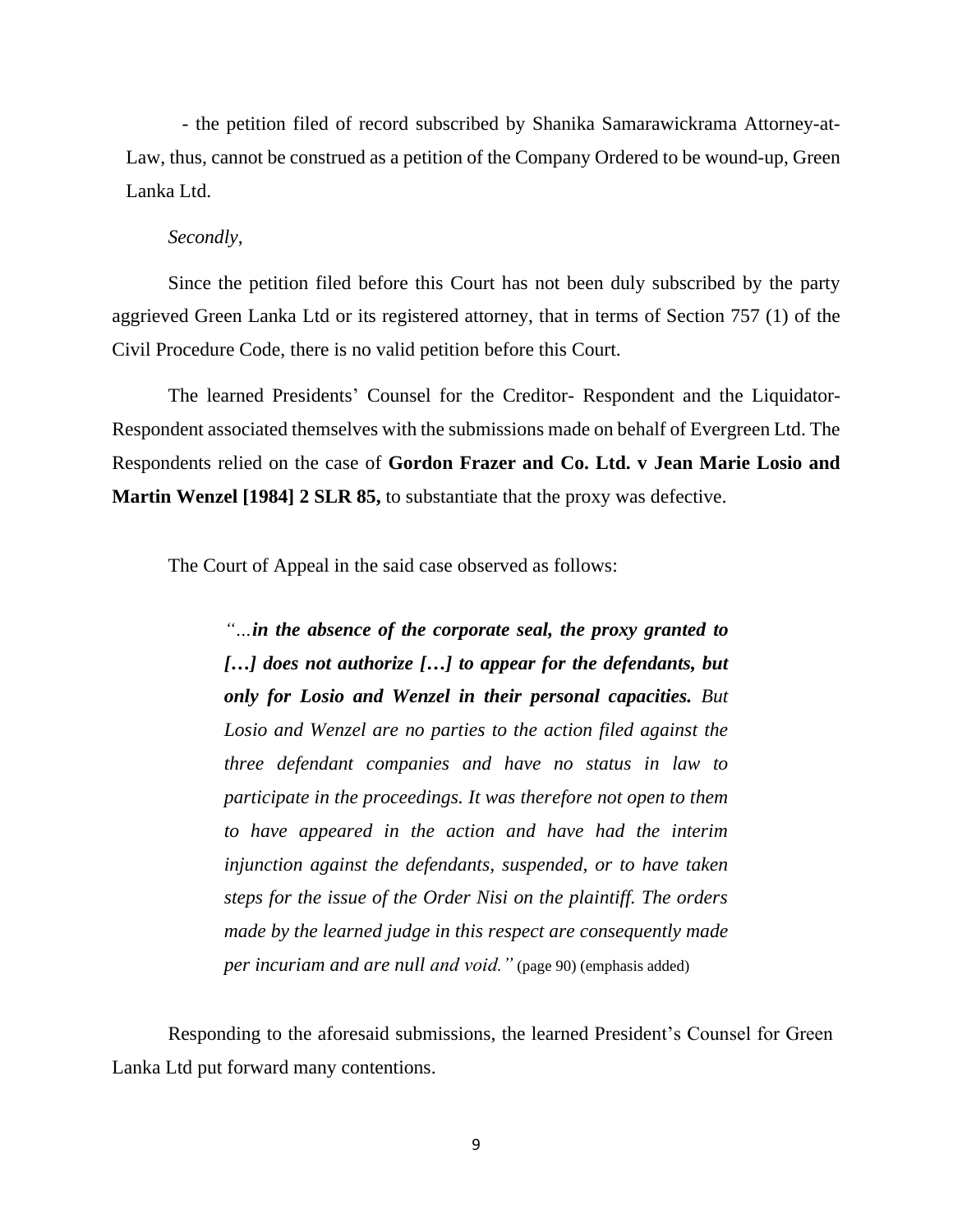Firstly, the Respondents intention in raising the preliminary objections were primarily to delay the determination of the Leave to Appeal Application and the objection pertaining to the validity of proxy is misconceived as at the date the preliminary objection was raised, the impugned proxy had been revoked and replaced by the proxy of Anoma Goonetilleke Attorney-at-Law.

It was also contended that the arguments of the Respondents are substantially stretched and strained and had been made ignoring facts of this Application and that by the impugned proxy, it is the *Petitioner Green Lanka Ltd, through its director Kushani Nanayakkara* that authorized Shanika Samarawickrama Attorney-at-Law to act on behalf of the company and not Kushani Nanayakkara in her personal capacity as submitted by the Respondents.

With regard to the **Gordon Frazer** case, the learned Counsel for Green Lanka Ltd contended, it has no bearing to the facts of this case and moreover that defects and obscurities in proxies are curable. Thus it was argued, that in view of the proxy granted to Anoma Goonetilleke Attorney-at-Law, even if there was a defect in the proxy granted to Shanika Samarawickrama Attorney-at-Law, it is now cured by the new proxy.

The learned Counsel also contended that non-filling of a proxy would have no effect on the validity of proceedings and to substantiate this argument, relied on the case **S.P. Gunatilake v S.P. Sunil Ekanayake [2010] 2 SLR 191,** where Chief Justice J.A.N de Silva observed:

> *"the aforementioned facts…. provides a sufficiently strong indication that the substituted plaintiff had at all material times granted…. the authority to appear and make applications on behalf of him, despite the substituted plaintiff not filing a proxy as an overt manifestation of the granting of such authority…..." (page 204)* (emphasis added)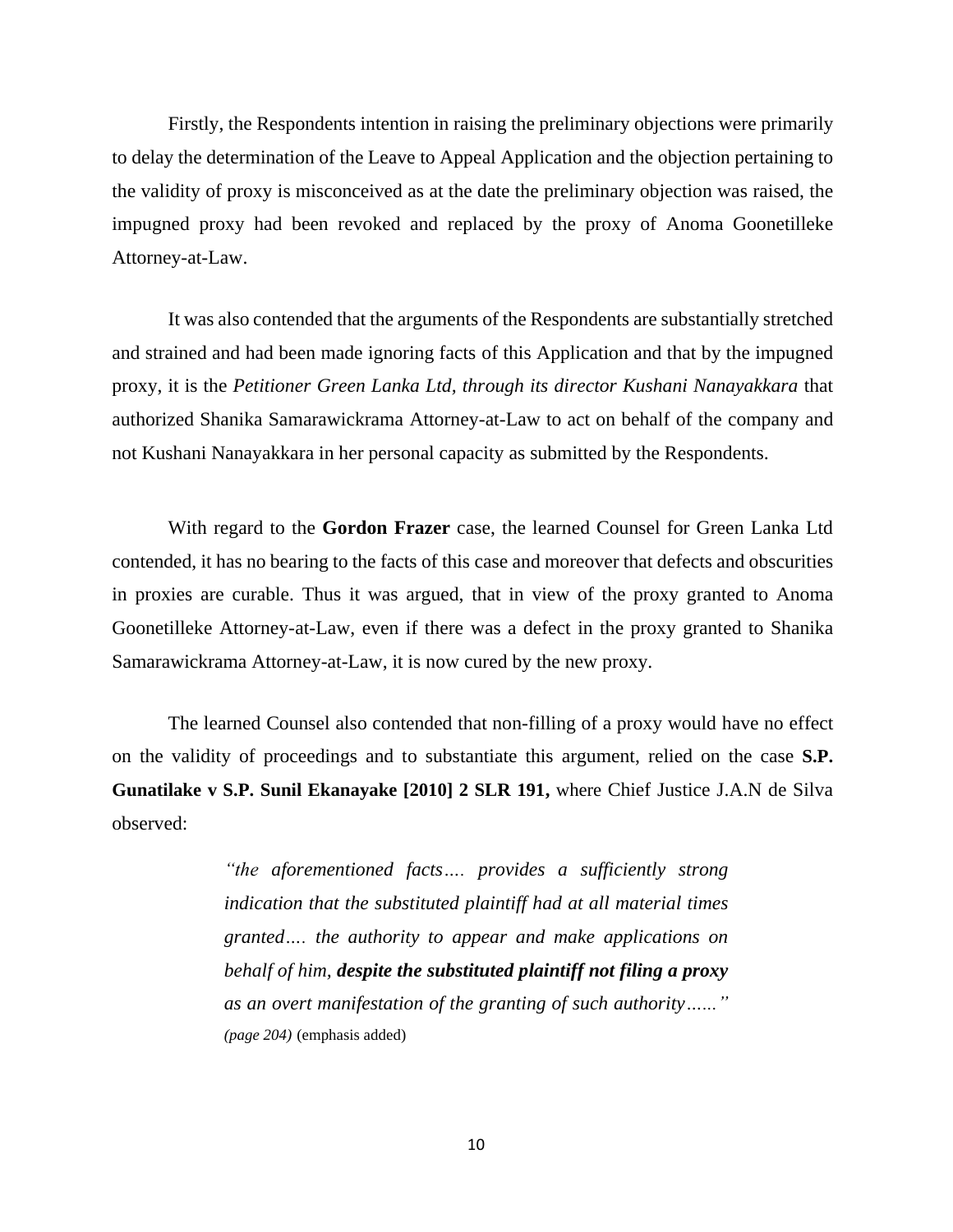Prior to considering the aforesaid arguments put forward by the parties with regard to the validity of the proxy, I wish to examine the revocation papers and the new proxy filed in these proceedings. The contention of the learned Counsel for Evergreen Ltd was that Green Lanka Ltd willfully suppressed matters from Court, being very well aware that at the time the *jurisdiction of this Court was invoked, there was no proxy filed of record on behalf of Green Lanka Ltd.* He drew the attention of Court to the following facts, as reflected in the record before Court.

#### **Revocation of Proxy**

On 23.05.2019, a motion was tendered together with two revocation papers, one by Kushani Nanayakkara and the other on behalf of Green Lanka Shipping Ltd dated 25.04.2019 and 30.04.2019 respectively. Both were signed by Kushani Nanayakkara one in her personal capacity and the other as a director of Green Lanka Ltd.

In the revocation paper where Kushani Nanyakkara revokes proxy in her personal capacity, Shanika Samarawickrama Attorney-at-Law has signed agreeing to the cancellation of the proxy. The other revocation paper filed on behalf of Green Lanka Ltd does not bear the signature of Shanika Samarawickrama Attorney-at-Law consenting to the cancellation of the proxy.

Thus, the contention put forward was that this clearly indicates that Shanika Samarawickrama Attorney- at- Law was not appointed as the registered attorney of Green Lanka Ltd by Green Lanka Ltd and there was no reason or necessity for Shanika Samarawickrama Attorney-at-Law to consent for the cancellation of the said proxy.

### **New Proxy**

On 23-05-2019 together with the two revocation papers, a new proxy was tendered to Court. It was dated 30.04.2019. By the said proxy Green Lanka Ltd appointed Anoma Goonetilleke Attorney-at-Law as its registered attorney. It does not bear a corporate seal nor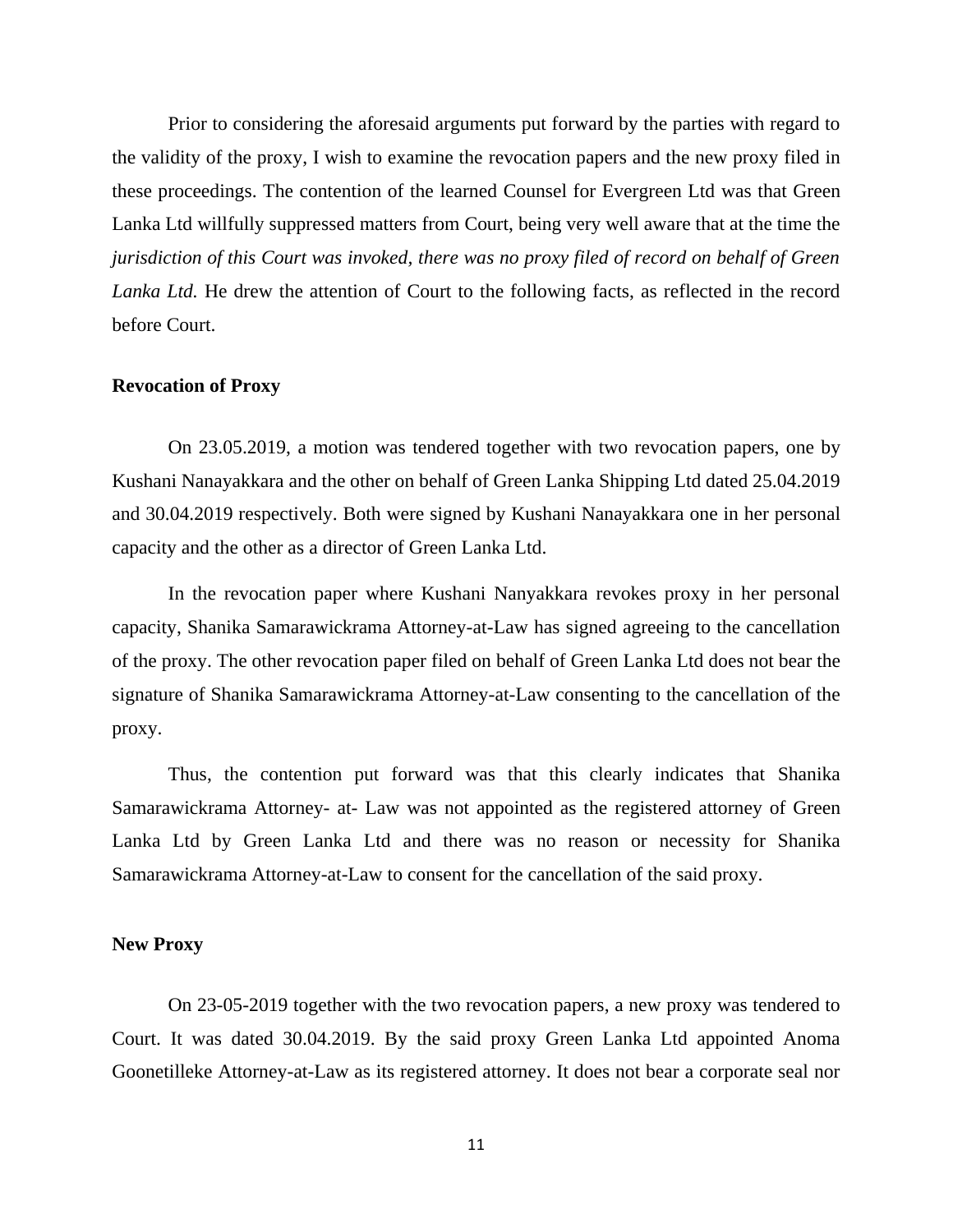was it notarially executed or executed in the presence of two witnesses. It bears only one signature i.e. of Kushani Nanayakkara and a rubber frank 'director of Green Lanka Ltd'.

It also does not bear the signature of Anoma Goonetilleke Attorney-at-Law nor an endorsement of acceptance of the appointment by the registered attorney.

Hence it was contended, that Green Lanka Ltd did not authorize this appointment and also that Kushani Nanayakkara as a director did not have the capacity to authorize or grant a proxy to Anoma Goonetilleke Attorney-at-Law and thus, the said proxy too was defective. It was also contended that in any event, Green Lanka Ltd, did not seek permission of Court either to cure the defective proxy granted to Shanika Samarawickrama Attorney-at-Law or to file a new proxy, prior to filing the revocation papers and the new proxy.

This Court has carefully examined the record before Court, the proxy filed in April 2018, i.e. at the time of invocation of jurisdiction, the two revocation papers and the new proxy filed in May 2019.

The Court observes that the impugned proxy, by which Shanika Samarawickrama Attorney-at-Law was authorized to appear and to take necessary steps in the Supreme Court is dated 16<sup>th</sup> February, 2018. It was tendered to Court together with the Leave to Appeal Application dated  $17<sup>th</sup>$  April, 2018. Thus, it is pertinent to note that this proxy has been authorized by the person therein, forty one days prior to the impugned Order of the High Court dated 29<sup>th</sup> March, 2018 when there was no grievance or a reason to be canvassed before the Supreme Court.

The impugned proxy, does not refer to a case number nor the parties to the application. It only bears the signature of Kushani Nanayakkara. The wording of the proxy which is in the first person clearly indicates, it is filed in the personal capacity of Kushani Nanayakkara and not on behalf of Green Lanka Ltd, the Petitioner before this Court.

The Court also observes the stark difference and the disparity in the impugned proxy filed by the Petitioner before this Court and the proxy filed in the High Court on  $28<sup>th</sup>$  October, 2016 and briefed to this Court. The proxy filed in the High Court specifically refers to the case number and clearly and precisely state that it is the proxy of Green Lanka Ltd. It has the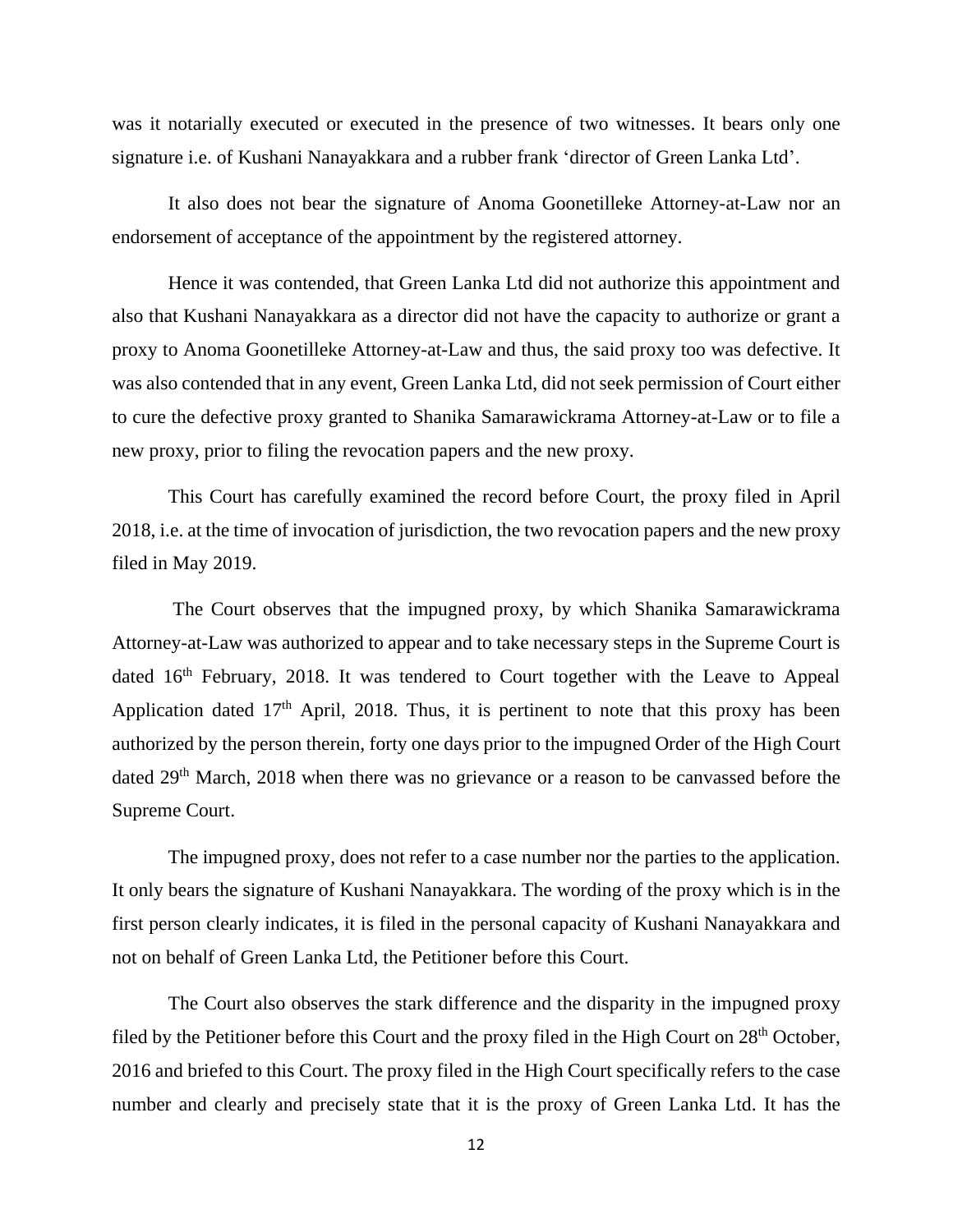company seal affixed therein witnessed by two directors, namely, Brahakmanalage Genevieve Norma Nanayakkara and Don Kushani Nanayakkara as required by the Articles of Association.

The learned Counsel for Green Lanka Ltd did not offer any explanation with regard to the antedating of the impugned proxy filed in this Court. No reasons were given as to why permission of Court was not obtained to cure the defect of the proxy if there was any, or to file a new proxy. The journal entries indicate, that when this matter was mentioned before this Court on 30.08.2018, 04.12.2018 and 01.03.2019, the learned Counsel appearing for Green Lanka Ltd was instructed by Shanika Samarawickrama Attorney-at-Law whom it is alleged, was not duly appointed as a registered attorney by the Petitioner, Green Lanka Ltd.

Hence, having regard to the aforesaid facts and circumstances, especially the semantics of the impugned proxy and the absence of a company seal, whilst appreciating that in the interim of the proxies filed in the High Court and this Court, there was an Order of windingup made by the High Court, I am inclined to accept that the proxy filed in the Supreme Court by Kushani Nanayakkara, only authorizes Shanika Samarawickrama Attorney-at-Law, to appear for Kushani Nanayakara in her personal capacity. Admittedly, Kushani Nanayakkara is not a party to these proceedings and has no status in law to participate in these proceedings.

Though Kushani Nanayakkara's signature appears in the proxy and there is a rubber frank placed in the proxy with the wording 'Green Lanka Ltd.' and 'director', that itself in my view, will not authorize or empower Kushani Nanayakkara to act for and on behalf of the Company Ordered to be wound-up Green Lanka Ltd or Green Lanka Ltd to act through Kushani Nanayakkara. Hence, my considered view is that Kushani Nanayakkara acts in her personal capacity and cannot authorize Shanika Samarawickrama Attorney-at- Law to represent Green Lanka Ltd. before the Supreme Court. In any event, the impugned proxy is antedated. It does not refer to a specific case by its number or by the names of the parties and thus is defective.

The rules and procedures governing Company Law lays down intricate details, pertaining to rights and duties of companies and its directors. Winding-up rules envisage the mechanism to be followed with regard to a company sought to be and or ordered to be wound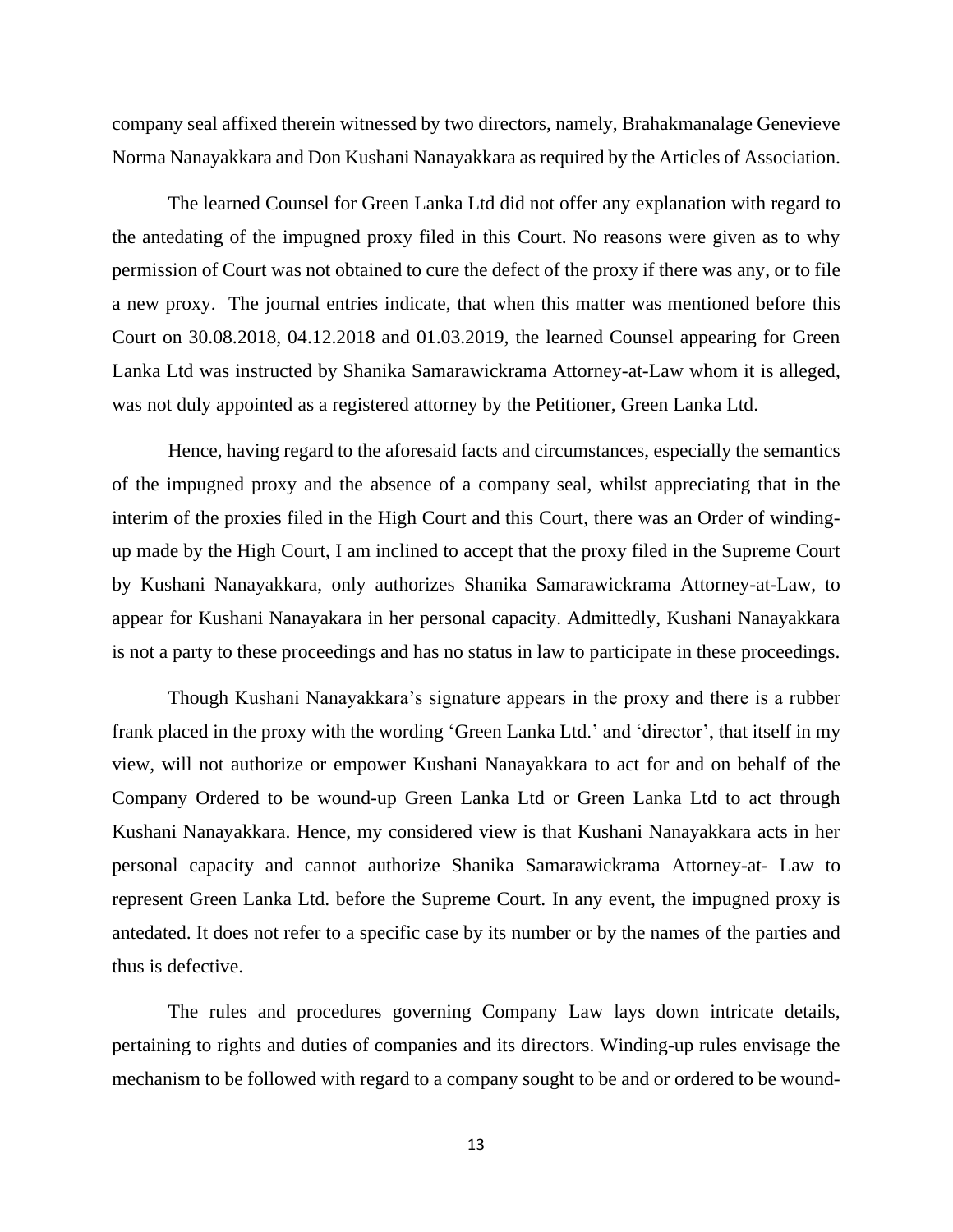up. It also lays down the steps a liquidator should follow in the event of a winding-up of a company. I do not wish to go into details pertaining to these issues.

Suffice is to state, in the absence of any cogent reason, document or material before this Court in terms of the law to establish that Green Lanka Ltd authorized or is represented by Kushani Nanayakkara, that Kushani Nanayakkara cannot authorize Shanika Samarawikrama Attornery-at-Law or any other Attorney-at-Law to represent Green Lanka Ltd before the Supreme Court. Thus, it is evident that by the impugned proxy Shanika Samarawickrama Attorney-at-Law was authorized only to represent Kushani Nanayakkara in her personal capacity.

The case of **Gordon Frazer** referred to earlier, in my view is of a similar context. The Court of Appeal in the said case held, when an action is instituted against a company and proxy is filled without a corporate seal, the proxy does not authorize the Attorney-at-Law to represent the company but only to represent the signatoriesin their personal capacity and the said persons have no right on behalf of the company to participate or move for orders of court.

In the instant case, the Leave to Appeal Application has been subscribed by Shanika Samarawickrama Attorney-at-Law, who as discussed earlier was not authorized by Green Lanka Ltd to act for and on its behalf. The only proxy filed together with the petition and affidavit, at the time of invocation of the jurisdiction of this Court by Green Lanka Ltd was the proxy given by Kushani Nanayakkara who is not a party to this application. Thus, when Green Lanka Ltd filed the Leave to Appeal Application before this Court, there appears to be no valid proxy filed on behalf of Green Lanka Ltd.

The alternate position taken up by the Petitioner before this Court was that presently, there is a new proxy filed of record on behalf of Green Lanka Ltd. As discussed earlier, that too, bears no corporate seal and has only one signature and has not been executed in terms of the governing rules.

We note that filing of the new proxy had been done without obtaining permission of Court. Similarly, two revocation papers have also been filed by Kushani Nanayakkara, in her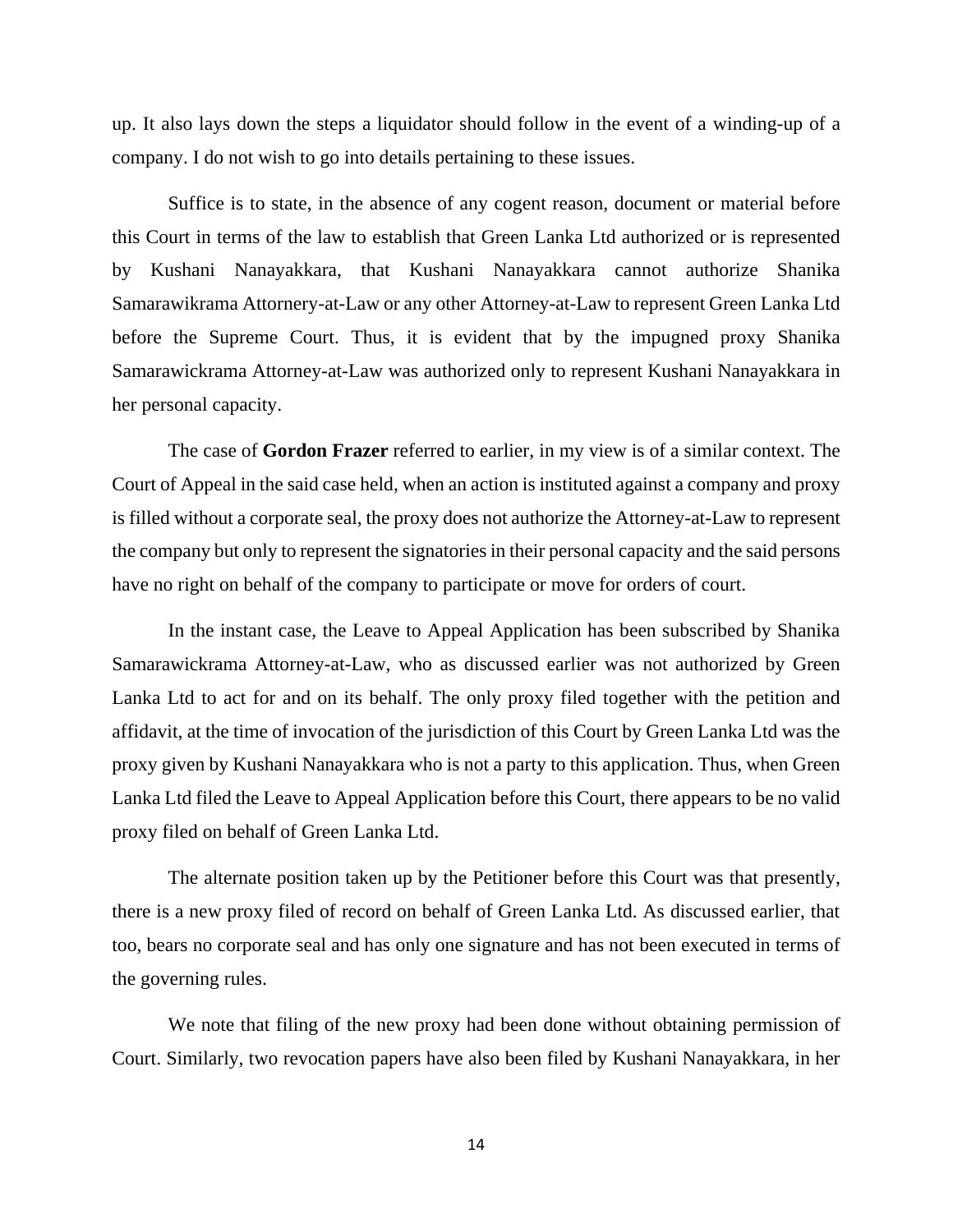personal capacity and on behalf of Green Lanka Ltd., and the reason for filling two revocation papers have not been explained to this Court.

In my view, the alternate contention of the Petitioner that the semantics of the proxy granted to Shanika Samarawickrama Attorney-at-Law is immaterial since there is a new proxy filed of record cannot be accepted. It is not justifiable either, for the reason that documentation filed should be in accordance with the law and the rules of court, at the time of invocation of the jurisdiction of court, which is clearly not the position in the instant matter.

The next issue, I wish to examine is the contention that non-filling of a proxy would not affect the validity of proceedings. The learned Counsel relied on the observations made by this Court in the case of **Gunetilleke v Ekanayake** (supra) to submit, that even when there was a total failure to file proxy, this Court accepted the validity of the proceedings.

The observations made by this Court in the aforementioned case in my view, can be clearly distinguished from the instant application. In the said case, the Attorney-at-Law who initially appeared for the plaintiff, upon the plaintiff's death moved for substitution and obtained an order of substitution and continued to appear for the substituted plaintiff, but failed to file a proxy on his behalf. The case continued and judgement was entered for the substituted plaintiff. The aggrieved party filed an appeal on the ground that the judgement was null and void as there was no valid proxy filed of record and it was upheld by the Civil Appellate High Court. The said decision was set aside in appeal by this Court, upon the basis that the circumstances of the said case clearly provided a strong indication that the substituted plaintiff had granted the Attorney-at-Law authority to appear on his behalf and filing of proxy though belated, ratified the appearance and validated all proceedings. In the said case, the emphasis was on the fact that the party concerned i.e. the substituted plaintiff, impliedly granted authority to the Attorney-at-Law to appear on its behalf by its conduct. Hence, in my view the said case too, has no bearing to the matter before us and can be distinguished.

The Petitioner's next point of argument was that a defective proxy can be cured. It is not in dispute that in a series of cases, this Court has held that a defective proxy can be cured. In the case of **Tea Small Factories Ltd v Weragoda and another (1994) 3 SLR 353** the word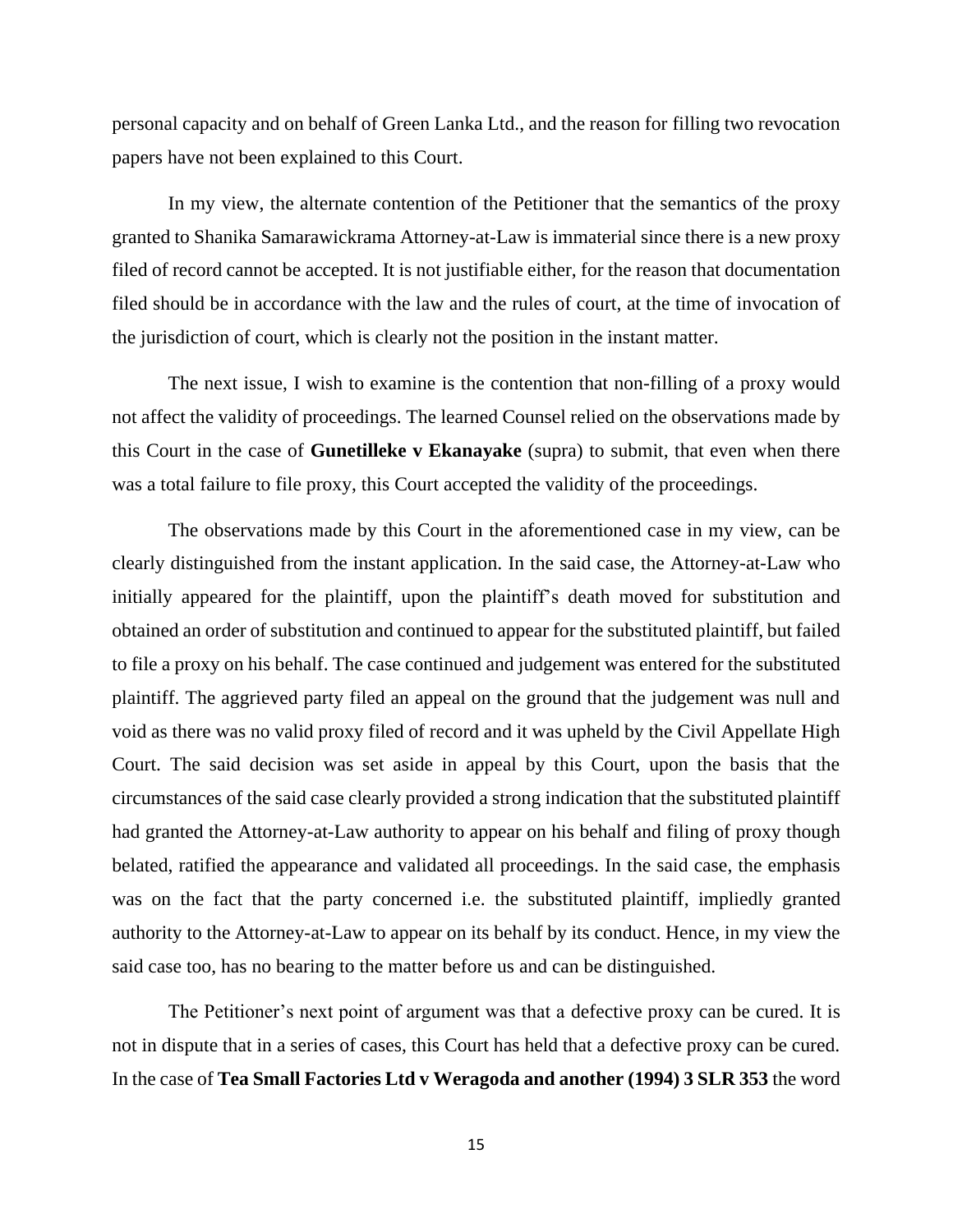'Ltd' was left out from the name of the company. In the case of **Distilleries Company Ltd v Kariyawasam and others [2001] 3 SLR 119** the appellation 'consultant', was used together with the name of the registered attorney in the proxy. In both instances, the Court held the proxy to be defective but permitted the defect to be cured and corrected.

The facts in the aforesaid cases, vastly differ from the instant application and no parallel can be drawn. Thus, in my view the proposition that a defective proxy can be cured, *ipso facto* cannot be applied to the instant application.

In the matter before us, the validity of the proxy filed was raised at the threshold when the application was taken up for granting of Leave to Appeal and the challenge pertained to the commencement or the invocation of the jurisdiction of this Court itself. Thus, by mere correction of a defect in the proxy, the Petitioner cannot cure the fundamental flaw in the invocation of jurisdiction.

In the instant case, the flaw or the omission goes to the root of the issue. Did Green Lanka Ltd authorize Kushani Nanayakkara to act on behalf of Green Lanka Ltd? Or was she acting in her personal capacity? If so, was the proxy a legally valid document to be filed with the Leave to Appeal Application? If not, was the consent and authority of the Petitioner obtained to subscribe to the Leave to Appeal Application filed? If not, was there a valid application before this Court?

In my view, the defect *perse* is not a superficial flaw or an error or omission that can be corrected by filing a new proxy. The main issue before Court is whether the Attorney-at-Law referred to in the impugned proxy had the authority to perform what was done on behalf of the client therein, on the strength of the proxy filed. In my view, the Petitioner has failed to establish this fundamental issue.

In the said circumstances, for reasons more fully adumbrated herein, I see merit in the submissions made by the Respondents to sustain the objection, that there is no valid proxy filed before Court pertaining to the Leave to Appeal Application of Green Lanka Ltd, the Petitioner before this Court.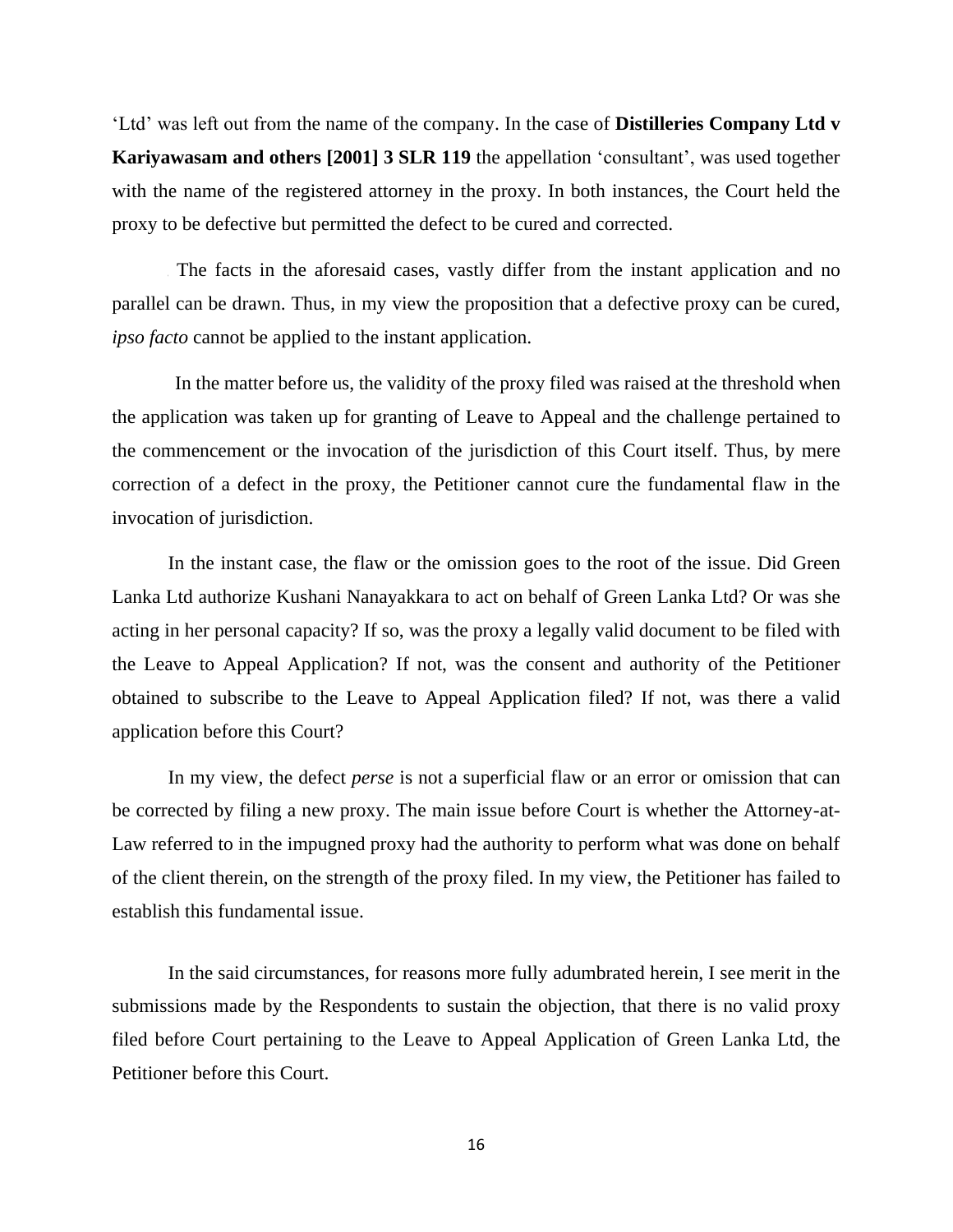Hence, the preliminary objection raised before this Court pertaining to the validity of proxy is upheld.

# **(ii) There is no valid affidavit filed in support of the Leave to Appeal Application.**

The contention of the learned Counsel for Evergreen Ltd was that the affidavit filed before this Court dated 17<sup>th</sup> April, 2018 together with the Leave to Appeal Application cannot be considered a valid affidavit, since the deponent therein Kushani Nanayakkara was not a director of the Petitioner Company, Green Lanka Ltd at the material time.

The position of the Petitioner Company, Green Lanka Ltd was that Kushani Nanayakkara, was a director of Green Lanka Ltd on 17<sup>th</sup> April, 2018.

Both parties relied on the below mentioned documents in the record [tendered to the High Court] to substantiate their positions.

(i) an extract from the books of the Registrar General of Companies (page 277 of the record) which indicate that Kushani Nanayakkara resigned as a director of Green Lanka Ltd on 08-07-2016. Thus, the contention of the Respondents was that she was not a director at the relevant time. The above extract from the Registrar's Books also indicate that three other

directors (i.e. a total of four) resigned on the same day and two others were appointed. [The relevant form pertaining to the new appointment is also available in the record].

(ii) a preliminary report of the provisional liquidator (page 422 of the record) where it states that Kushani Nanayakkara is a director among six others. Thus, the contention of the Petitioner was that she was a director at the relevant time.

The Court considered the said documents. It is observed that the provisional liquidator has prepared the preliminary report based upon the material tendered by the company secretary of Green Lanka Ltd itself. It is also noted that by the said report, the provisional liquidator has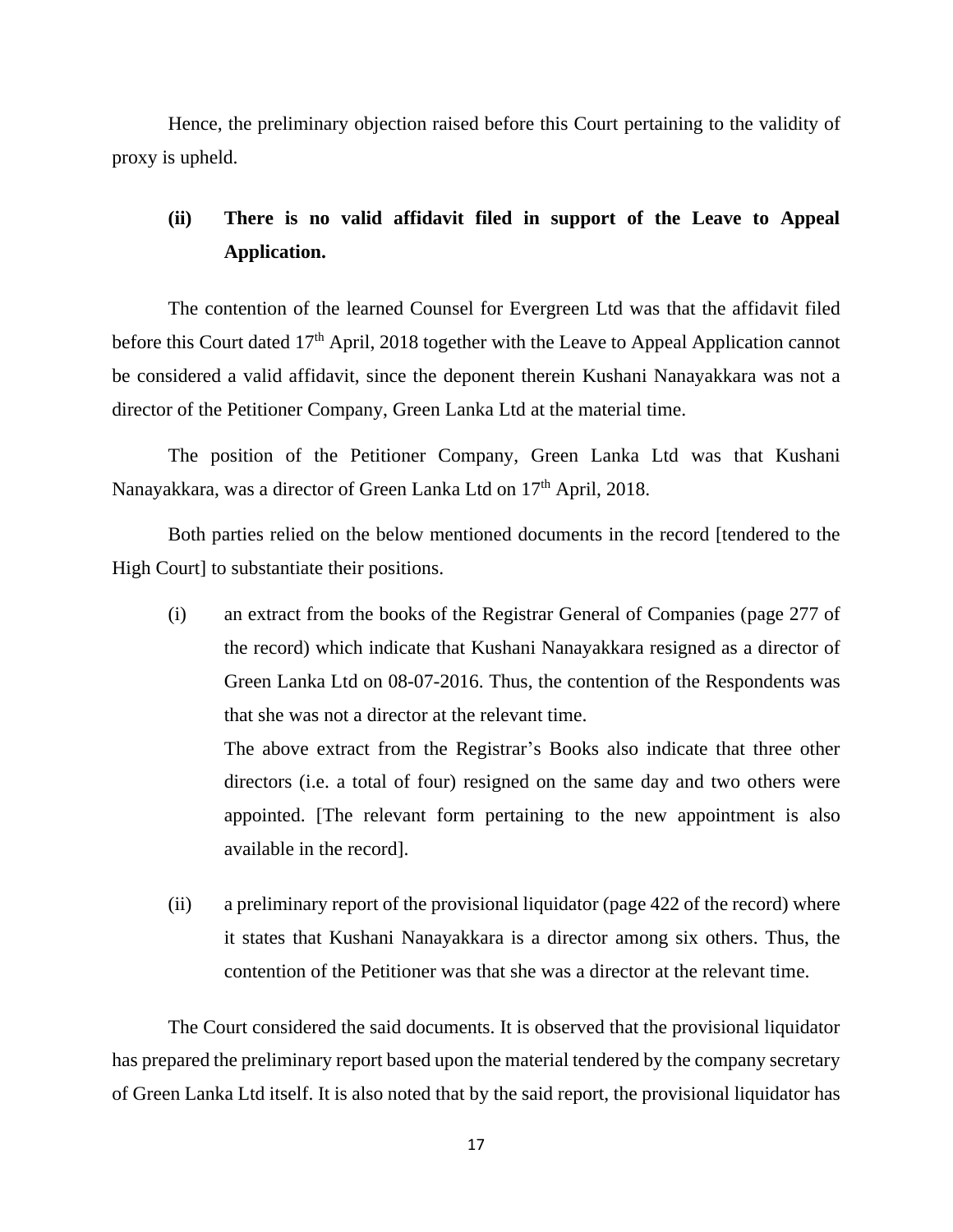sought a direction of Court for assistance and co-operation of directors, on the basis that such assistance and co-operation is lacking and in the absence of same it makes it difficult to investigate the matters of the Company Ordered to be wound-up Green Lanka Ltd.

It is also observed that the Petitioner did not counter the position of the Respondents that at the relevant time Kushani Nanayakkara was not a director of Green Lanka Ltd by presenting independent evidence or contemporaneous documents maintained by Green Lanka Ltd and merely relied upon the preliminary report of the provisional liquidator filed in the High Court.

In the aforesaid circumstances and in view of paucity of material with regard to the composition of the board of directors of Green Lanka Ltd, I am of the view that the preliminary objection pertaining to Kushani Nanayakkara being a director of Green Lanka Ltd at the material time, is a disputed fact.

Hence, I refrain from answering the said preliminary objection raised before this Court.

# **(iii) The Leave to Appeal Application is defective, since the necessary parties are not before Court.**

This is the third and final preliminary objection raised before this Court. The contention of the Respondents was that a number of parties entered an appearance and participated at the inquiry before the High Court and such parties are necessary parties to this application. Therefore, the Respondents pleaded that leaving out such parties from these proceedings would amount to a violation of Rule 28(5) of the Supreme Court Rules, 1990 and upon the said basis moved that this application be rejected *in limine.*

The Respondents also contended that the Petitioner only named three parties, i.e. Ever Green Ltd the company which sought the winding-up of Green Lanka Ltd, SJM Associates the liquidator appointed by Court and *one of the creditors* namely, Mercantile Investment and Finance Ltd as Respondents and brought to the attention of this Court, that subsequent to the High Court re-calling the notices issued on the liquidator [and impliedly staying the process of liquidation], written submissions were called from all parties and even parties who filed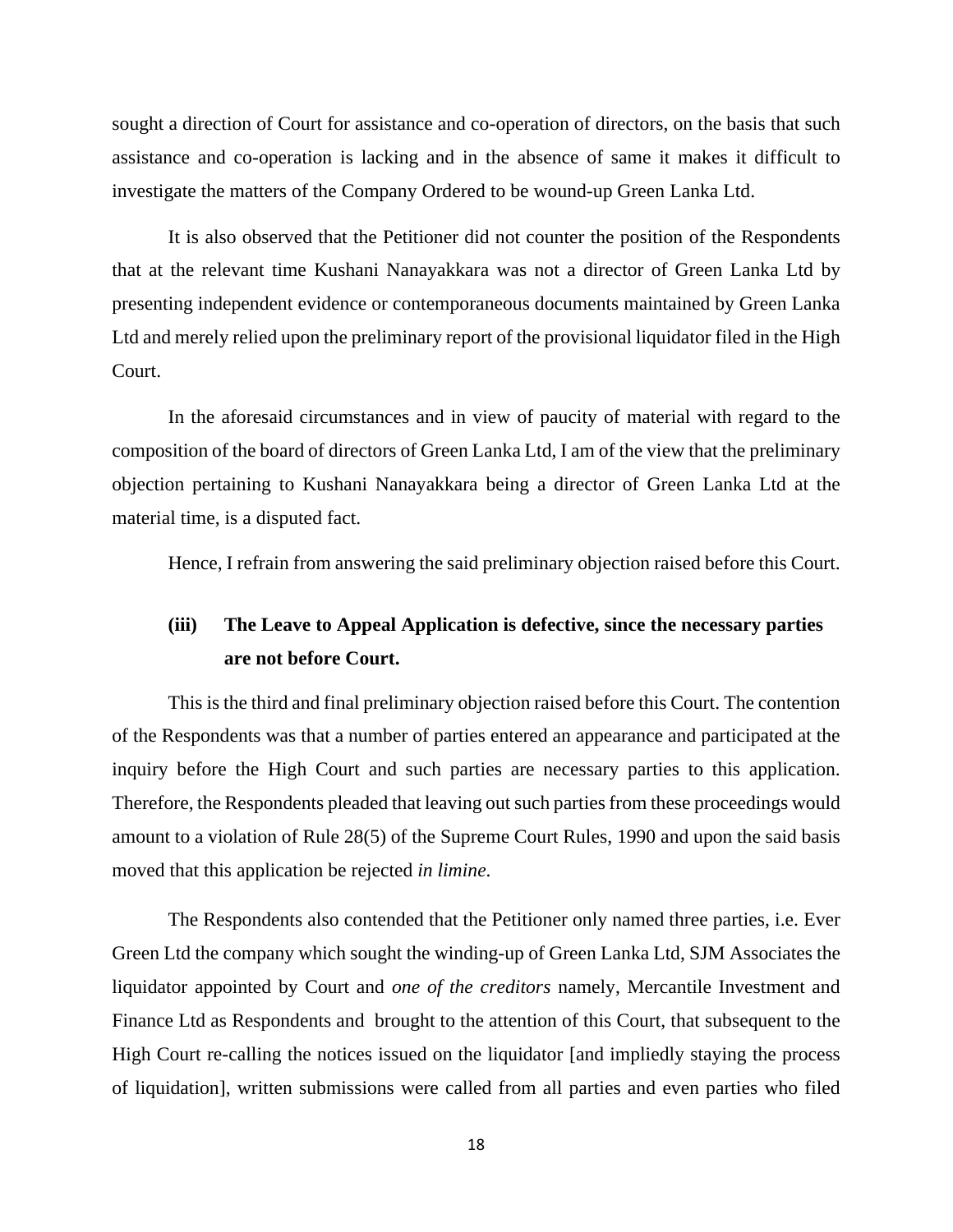written submissions before the High Court [including Aitken Spence Group of Companies and Sri Lanka Port Authority] were not made parties to the instant application.

The Respondents strenuously argued that the requirement for necessary parties is mandated by the Supreme Court Rules and the failure to comply with these Rules would prove fatal to the application and relied on the ratio decidendi of this Court in **Illangakoon v Anula Kumarihamy SC/HCCA/LA 277/2011 - S.C.Minutes 05-04-2013** and **Leelananda Silva v Chandrawathi Wijesekera SC/HCCA/LA 449/2014 - S.C.Minutes 30-09-2016** to substantiate its position.

Countering the said submissions, the Learned President's Counsel for the Petitioner contended, the scope of the present application does not require all participating parties to be included as party-respondents and drew a distinction between a party and a creditor. It was also contended that this application is a winding-up application and not a regular action and hence it is not necessary to name all creditors as it would be a cumbersome process and would cause immense injustice to a petitioner and would negate the intention of the drafters of the Companies Act in so far as winding-up is concerned. It was also submitted that in any event, no action or application should be dismissed for failure to add a defendant or a respondent and such a failure is merely a procedural irregularity which can be cured. The learned Counsel relied upon the judgments of this Court in **Chandrani v De Fonseka and Others (2011) B.L.R 153** and **Wilson v Kusumawathie and Others (2015) B.L.R 49** to substantiate its argument.

In the said backdrop, this Court would now examine the applicability of Rule 28(5) of the Supreme Court Rules, 1990. It reads as follows:

> "In every such petition of appeal and notice of appeal, there shall be named as defendants, all parties in whose favour the judgement or order complaint against was delivered or adversely to whom such appeal is preferred, or **whose interests may be adversely affected by the success of the appeal**, and the names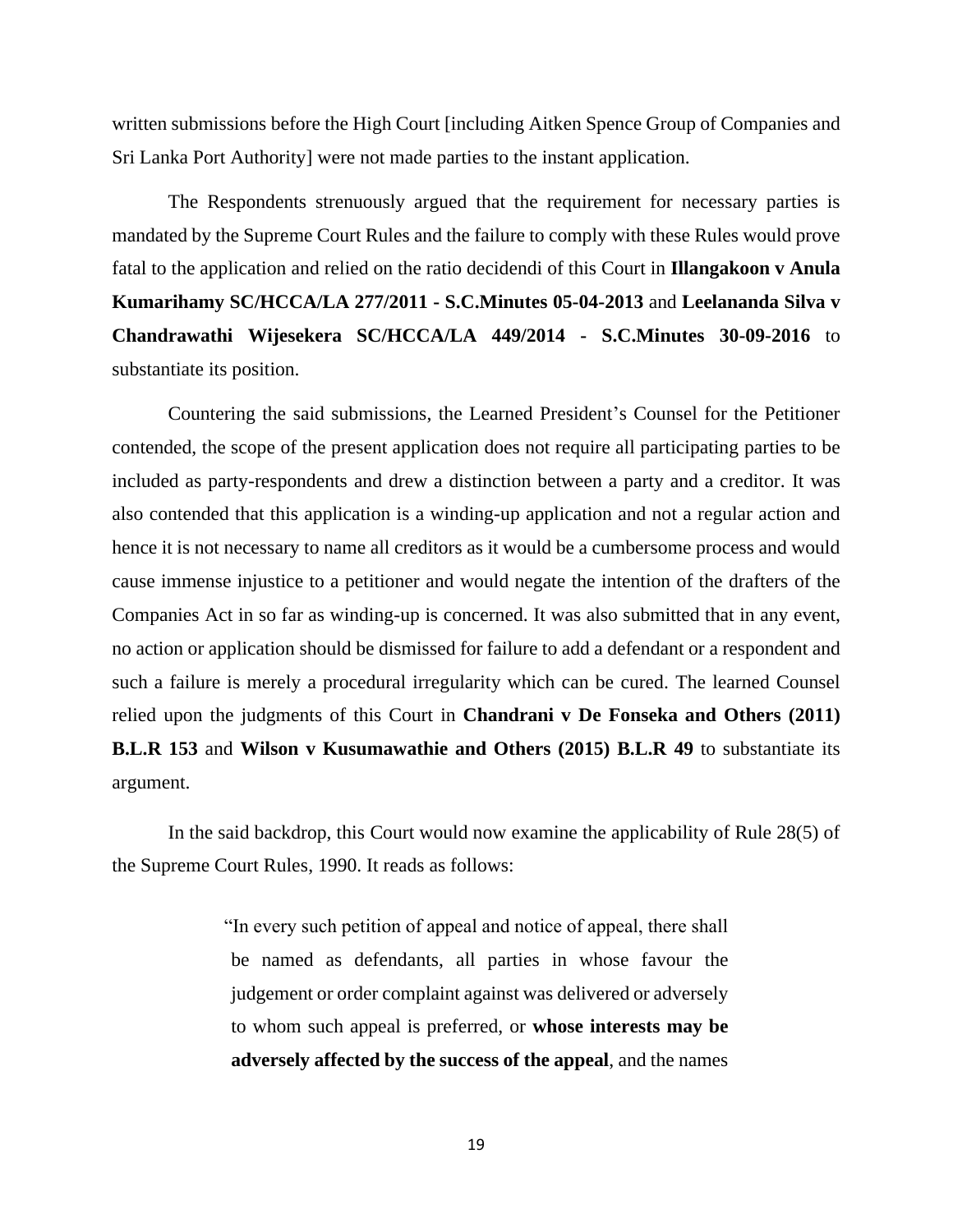and present addresses of the appellant and the defendant shall be set out in full" (emphasis added)

At this stage, it is relevant to note that the applicability of Supreme Court Rules, 1990 were examined by this Court exhaustively in the landmark case, **Sudath Rohana and another v Mohamed Zeena and another [2011] 2 SLR 134** and this Court held, that the Rules pertaining to appeals from the High Courts of the Provinces were governed by Section C of Part I of the Supreme Court Rules, 1990.

In **Jinadasa v Hemamalie and others [2011] 1 SLR 337**, this Court held that the Supreme Court Rules, 1990 is also applicable to Leave to Appeal Applications stemming from the Orders of the High Courts of the Provinces.

Thus, undisputedly Rule 28(5) which falls within Section C of Part I of the Supreme Court Rules, is applicable to the instant Leave to Appeal Application.

Rule 28(5) of the Supreme Court Rules, 1990 makes provision pertaining to naming of parties as defendants. It refers to three instances of naming defendants or respondents in an Appeal or Leave to Appeal Application. The first instance being all parties in whose favour an Order is delivered. The second instance is all the parties, adversely to whom such appeal is preferred and thirdly **all the parties whose interests may be adversely affected by the success of the appeal.** The Rule spells out **all such parties should be made parties before this Court.** Hence, it is clearly seen that any party whose interests may be affected by the success of the appeal, should be made parties before this Court and they are deemed to be the necessary parties.

Winding-up applications are unique in its nature and character and are filed in terms of the Companies Act and are governed by winding-up rules. The principal parties to a winding-up application are, the party who initiates the application and the company whose winding-up is sought. In the instant matter, it will be Evergreen Ltd and Green Lanka Ltd.

However, in this application, the *Petitioner Green Lanka Ltd* in addition to Evergreen Ltd *named the liquidator and one of the creditors as Respondents*. The rest of the creditors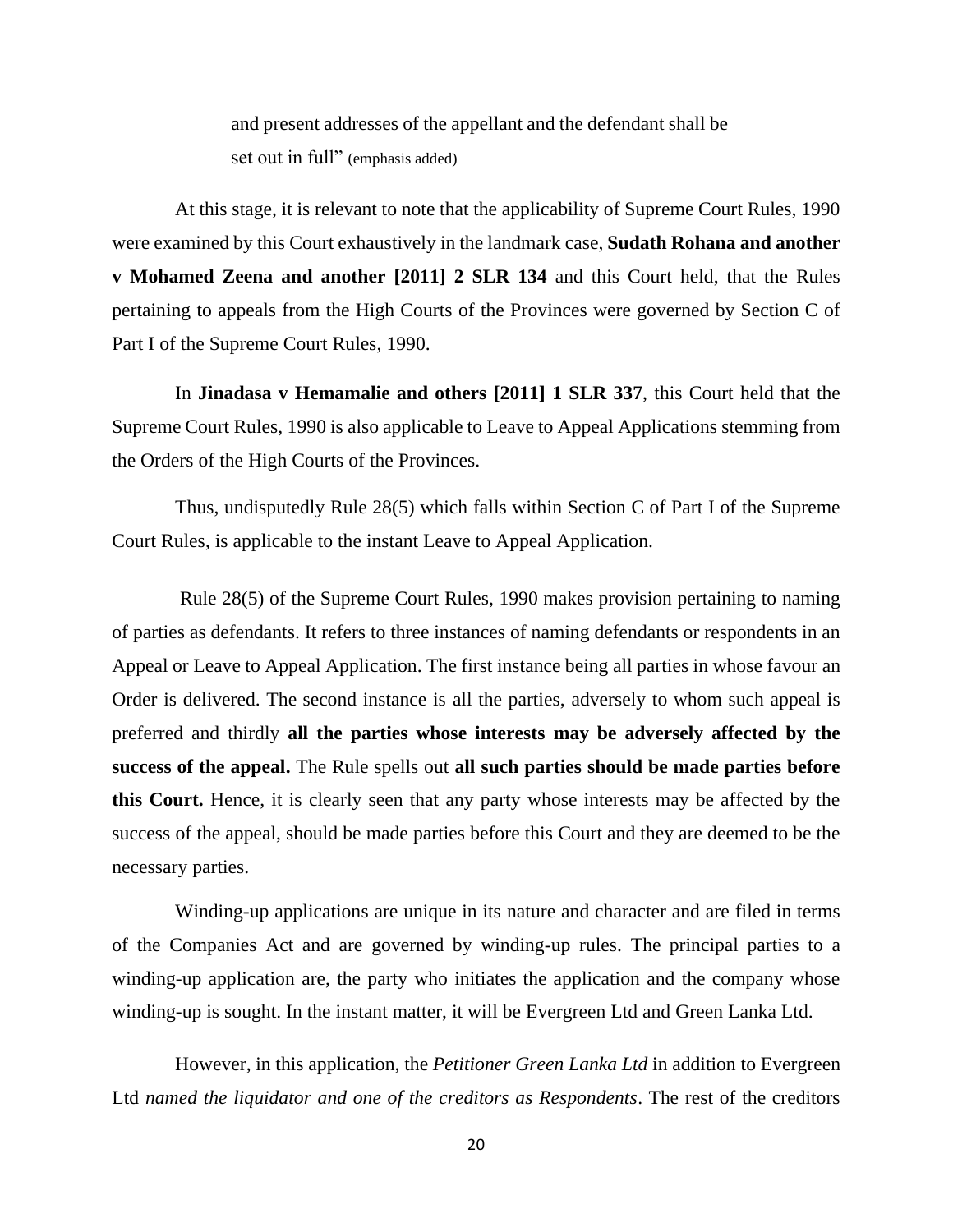were not brought before this Court. The only explanation tendered by Green Lanka Ltd for such selective naming of Respondents was that the impugned Order referred to only the said parties. Upon perusal of the record before Court, it amply demonstrates there were many intervening parties who were represented before the High Court. An Order of this Court would adversely affect the interests of the said parties. Moreover, some of the intervening parties have even filed written submissions with regard to the matter in issue i.e. re-calling of notices issued on the liquidator by the High Court which impliedly stayed the winding up process begun and thus had an impact and effect on the interests of such parties.

Hence, I am inclined to accept, that the Petitioner selectively named the Respondents before this Court and intentionally left out certain other parties from these proceedings upon the wrongful premise that the said parties did not fully take part at the inquiry.

The alternate contention put forward by the Petitioner was that not naming certain parties as Respondents is an omission or procedural irregularity which can be cured. In my view, selective naming of Respondents cannot be construed as an omission or a procedural irregularity, which can be subsequently cured.

This brings me to the next matter to be determined. Were the parties not brought before this Court, necessary parties to this application?

It is not in doubt that the High Court permitted the winding-up of Green Lanka Ltd and appointed a liquidator to get into the shoes of the company. The duty of the liquidator is to receive all dues, make calls on all monies due, collate and distribute funds in accordance with the law.

However, with the re-calling of notices issued on the liquidator, the process of liquidation was impliedly stayed and it affected the interests of all creditors and contributories. By re-issuing of the notices on the liquidator [which is the impugned order] the status of the liquidator was re-instated and the liquidator was free to perform its duties.

By this Leave to Appeal application, the Petitioner is challenging the said re-issue of notice on the liquidator and re-instating the status-quo of the liquidator to perform its duties.

21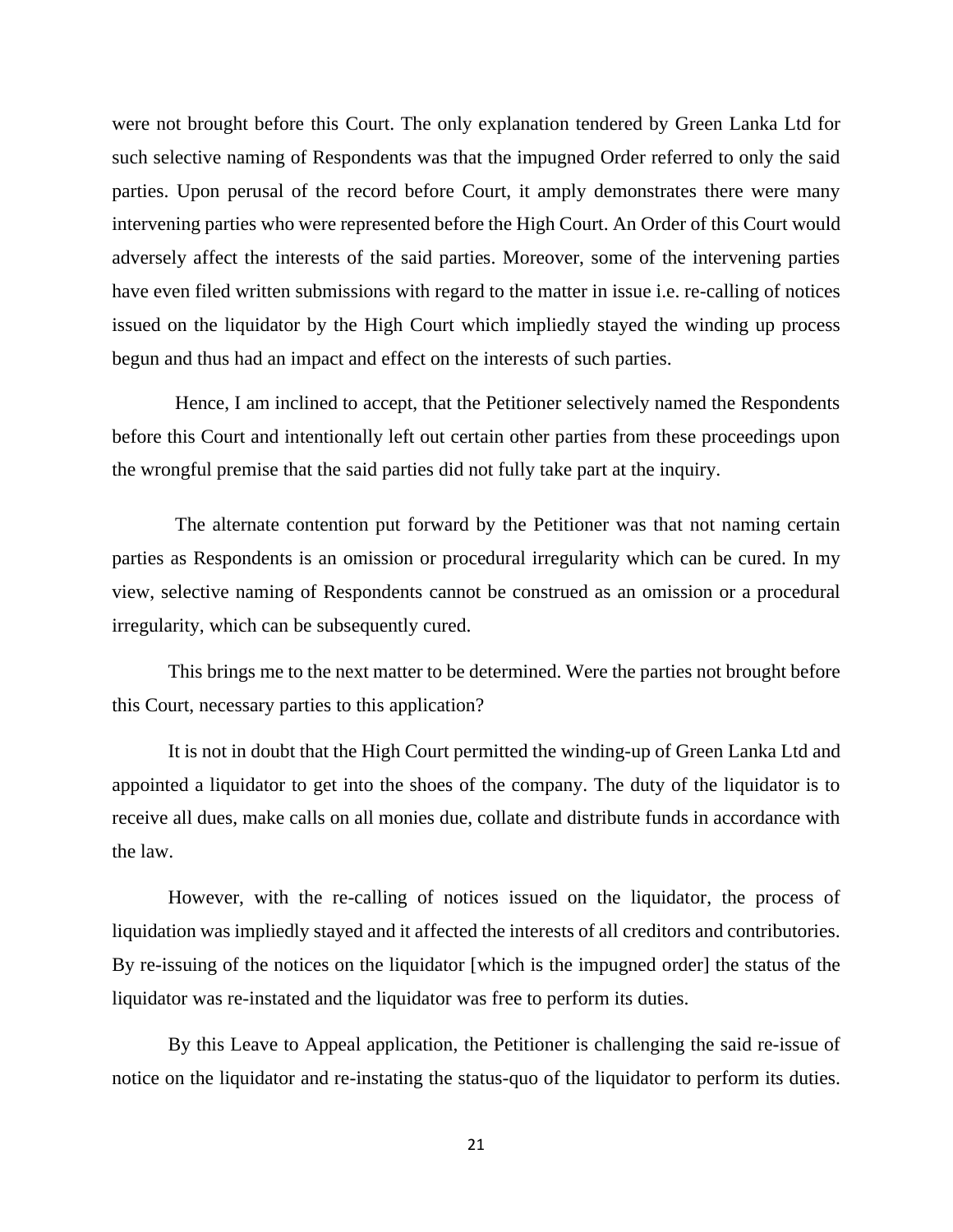In my view, if the Petitioner succeeds before this Court, it would adversely affect the interests of all the intervening parties. Hence, I see, merit in the submissions of the Respondents that the intervening parties are necessary parties and should have been made parties to this application.

Furthermore, Rule 28(5) as discussed earlier, clearly states that **all parties whose interests may be adversely affected** by the success of the appeal, should be made parties before this Court. Thus, naming only one creditor as a Respondent to this application, for the reason it was the said creditor who *fully took part at the inquiry*, in my view will not suffice. In any event, the record bears out that other creditors too, have *fully participated* at the inquiry and the Petitioner has failed to give a cogent reason for exclusion of such parties from these proceedings. Hence, it is apparent that the Petitioner has failed to bring all necessary parties before this Court and thus, violated Rule 28(5) of the Supreme Court Rules.

I would pause at this juncture to refer to a few cases, where Supreme Court Rules and specifically Rule 28(5) was examined by this Court.

In the case of **Ibrahim v Nadarajah [1991] 1 SLR 131** this Court considered Rule 4 and 28 of the Supreme Court Rules, 1978 which is identical to Rule 28(5) of the present Supreme Court Rules, 1990 and held that failure to comply with the requirements of Rule 4 is necessarily fatal.

In **Senanayake v Attorney General and another [2010] 1 SLR 149**, a case which considered Supreme Court Rules, 1990 this Court held that Rule 4 and 28(5) require that all parties who may be adversely affected by the appeal should be made parties to such appeal and the failure to do so was fatal.

In **Attanayake v Commissioner General of Elections [2011] 1 SLR 220**, this Court held, that where there in non-compliance with a mandatory rule of the Supreme Court Rules, serious consideration should be given for such non-compliance, since non-compliance would lead to erosion of well-established court procedure followed by our Courts through several decades.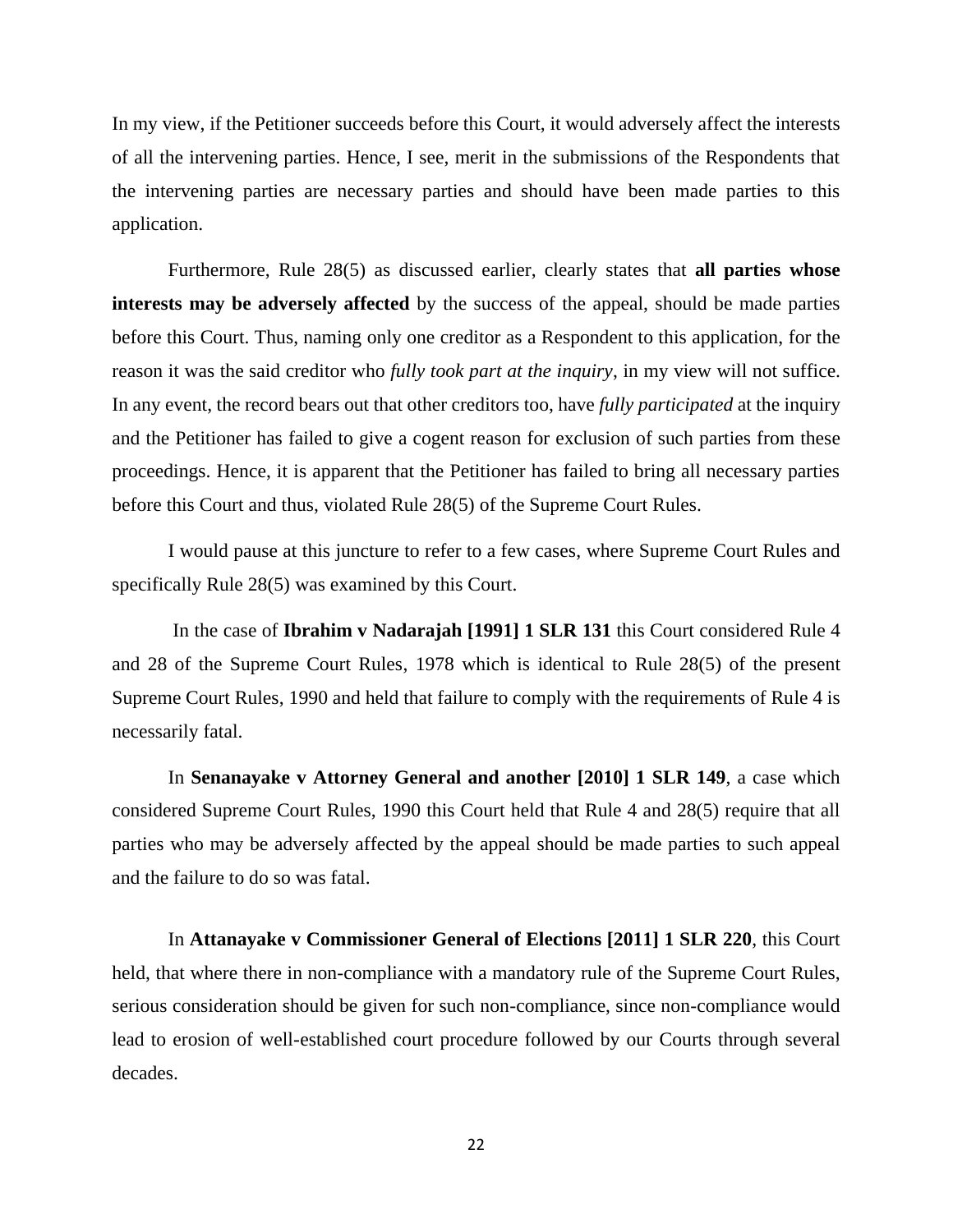In a recent case **Leelananda Silva v Chandrawathie Wijesekera** (supra), this Court after a critical examination of cases pertaining to Supreme Court Rules held, that all parties who may be affected by an appeal must be named as Respondents in the Petition of Appeal and be given due notice in accordance with the Rules and the failure to do so, renders the appeal liable for rejection.

Prasanna Jayawardena J., in the above referred judgement, went onto observe as follows;

> "Rule 28(5) of the Supreme Court Rules, 1990 is simply a crystallization into procedural law of the inviolable *audi alteram partem* requirement of the substantive law. Therefore, this rule must be complied with, must be enforced and violations of this rule will be liable to rigorous penalties." (at page 20)

Thus, it is observed, that this Court has time and time again, unreservedly held that Rule 28(5) is mandatory in nature and is designed to ensure due and proper dispensation of justice by this Court. This rationale, in my view equally applies to all appeals and applications filed before this Court, irrespective of it stemming from a regular action or a special procedure.

Hence, my considered opinion is that, the instant application which is pivoted on an Order made to re-issue notice on a liquidator in terms of the winding-up rules, falls fairly and squarely within the said ambit and must imperatively be governed by the Supreme Court Rules, 1990 and especially Rule 28(5).

Moreover, in the instant application, it is noted that parties were named consciously and left out also by design. Thus, in my view, the Petitioner cannot now avail of the defense of error or omission nor can the Petitioner at this stage seek the indulgence of Court to permit the Petitioner to cure the *procedural irregularity* as was contended by the Petitioner before this Court.

Admittedly, the Petitioner did not name all the creditors as party-respondents to this application. In my view, such process offends and violates Rule 28(5) of the Supreme Court